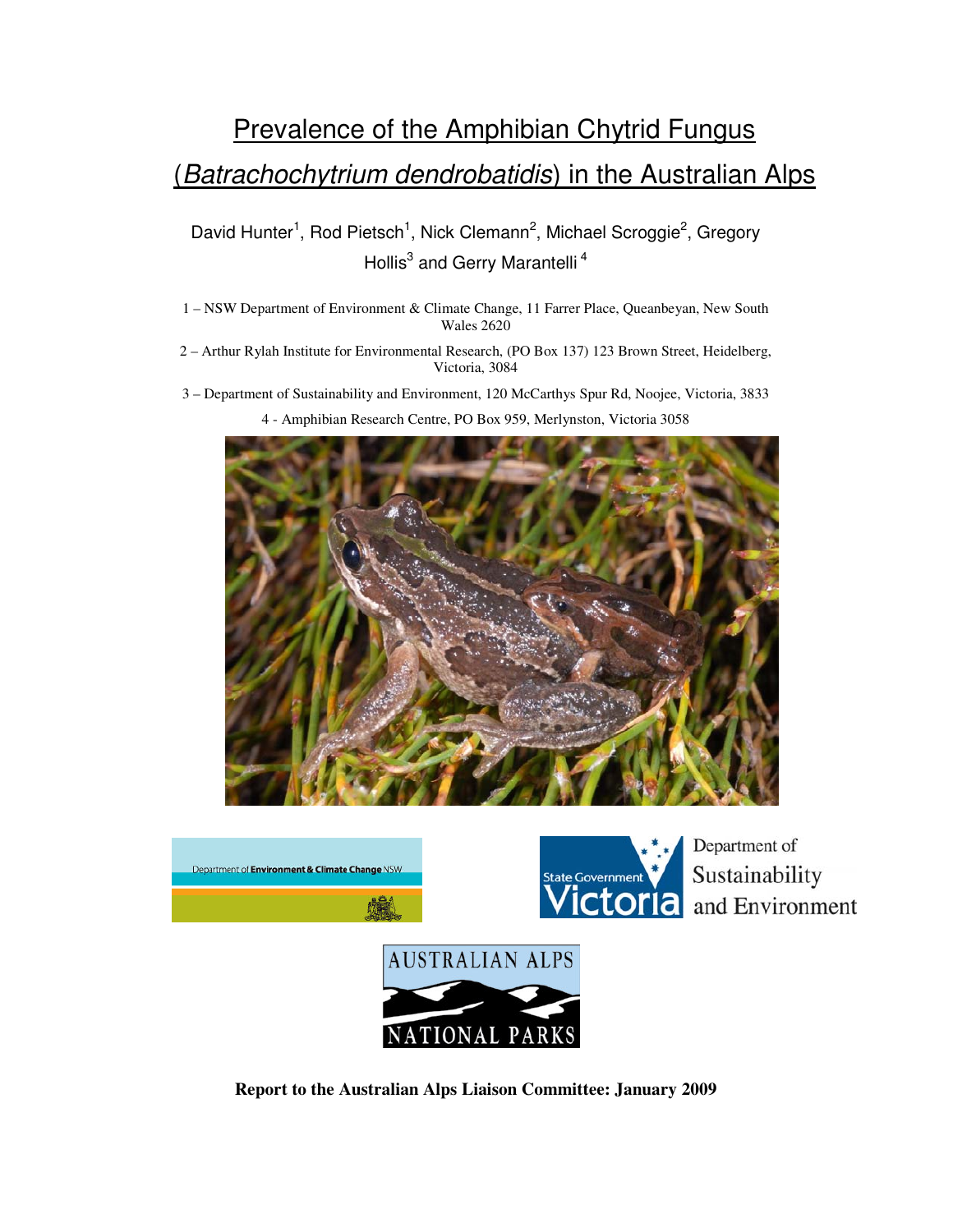#### **Summary**

 Over the past three decades, many amphibian species along the eastern ranges of Australia have been declining at an alarming rate. The Australian Alps region has been no exception, with all endemic frog species declining to a level warranting listing as nationally threatened. There is considerable evidence implicating a disease (chytridiomycosis) as the cause of these declines. This disease is caused by infection with the amphibian chytrid fungus (*Batrachochytrium dendrobatidis*), which is believed to have been introduced into the Australian environment a few decades ago. We screened for amphibian chytrid fungus infection in two frog species across the Australian Alps; the common eastern froglet (*Crinia signifiera*), and the alpine tree frog (*Litoria verreauxii alpina*). We were particularly interested in identifying the extent to which the common eastern froglet, a species that has not declined in recent years, is a reservoir host for the amphibian chytrid fungus in the Australian Alps. We were also interested in identifying rates of infection in populations of the alpine tree frog, a subspecies that has disappeared from much of its historic range, to infer the likely susceptibility of this subspecies to this pathogen. This study found that apparently robust populations of both the common eastern froglet and the alpine tree frog carry high infection rates (typically > 80%) of the amphibian chytrid fungus, suggesting that for both taxa, many extant populations currently have a high level of population resilience to this pathogen, at least for the populations that we sampled. This result also identifies both frog taxa as substantial reservoir hosts for the amphibian chytrid fungus in the Australian Alps, which has implications for the management of other threatened frog species in this region. We did not detect the amphibian chytrid fungus on either species at one site sampled in Kosciuszko National Park, suggesting that this site may be pathogen free. Owing to the relative isolation of this site, it is possible that the amphibian chytrid fungus has not reached this site. The presence of 'naïve populations' offers a valuable opportunity to understand the impact of the amphibian chytrid fungus and develop management actions aimed at recovering species such as the southern corroboree frog (*Pseudophryne corroboree*) and Baw Baw frog (*Philoria frosti*) that continue to be threatened by this pathogen.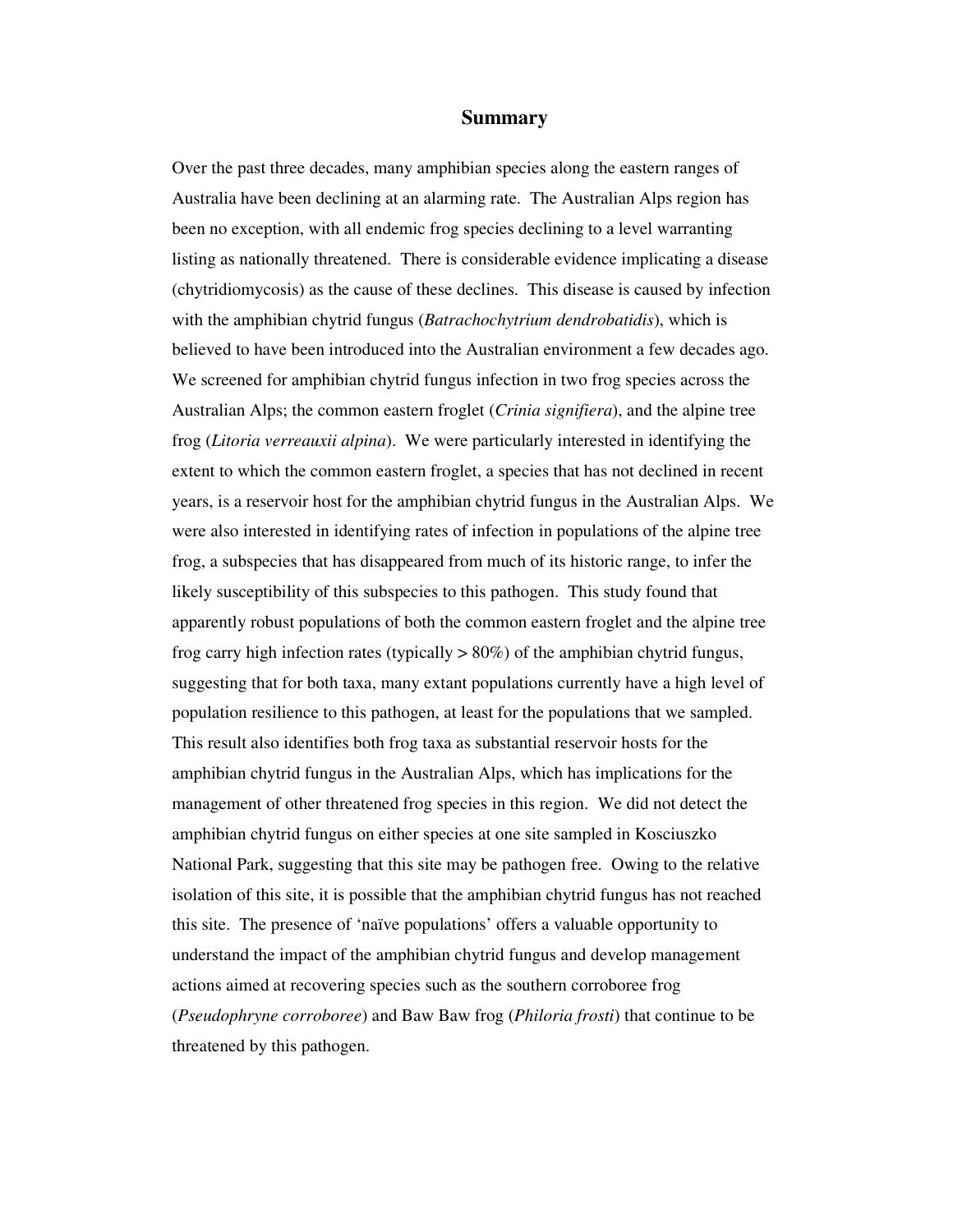# **Table of Contents**

| <b>Section 1. Introduction</b>                                                       | $\mathbf{1}$     |
|--------------------------------------------------------------------------------------|------------------|
| <b>Section 2. Methods</b>                                                            | 3                |
| <b>2.1 Study Species</b>                                                             | 3                |
| 2.1.1 Common Eastern Froglet                                                         | 3                |
| 2.1.2 Alpine Tree Frog                                                               | 4                |
| 2.2 Sampling Sites                                                                   | $\boldsymbol{4}$ |
| <b>2.3 Field Swabbing Procedures</b>                                                 | 5                |
| <b>2.4 Statistical Analysis</b>                                                      | 6                |
| <b>Section 3. Results</b>                                                            | 7                |
| <b>Section 4. Discussion</b>                                                         | 8                |
| 4.1 Distribution and prevalence of the amphibian chytrid fungus in common eastern    |                  |
| froglet and alpine tree frog populations across the Australian Alps                  | 8                |
| 4.2 The common eastern froglet as a reservoir host for the amphibian chytrid fungus, |                  |
| and the often allopatric distribution between this species and the alpine tree frog  | 10               |
| 4.3 Amphibian chytrid fungus-free frog populations in the Australian Alps            | 11               |
| <b>4.4 Management implications</b>                                                   | 12               |
| <b>4.5 Further Research</b>                                                          | 12               |
| <b>Section 5 References</b>                                                          | 13               |

# **Acknowledgements**

Assistance in the field was provided by Gabriel Wilks (NSW DECC). The Australian Alps Liaison Committee funded the screening of the swabs. Murray Evans (Environment ACT) provided valuable assistance in implementing this project. Field work and reporting was funded by the NSW Department of Environment and Climate Change and the Victorian Department of Sustainability and Environment.

**Cover Photo:** Mismatch amplexus between a male common eastern froglet and male alpine tree frog (Photo: David Hunter).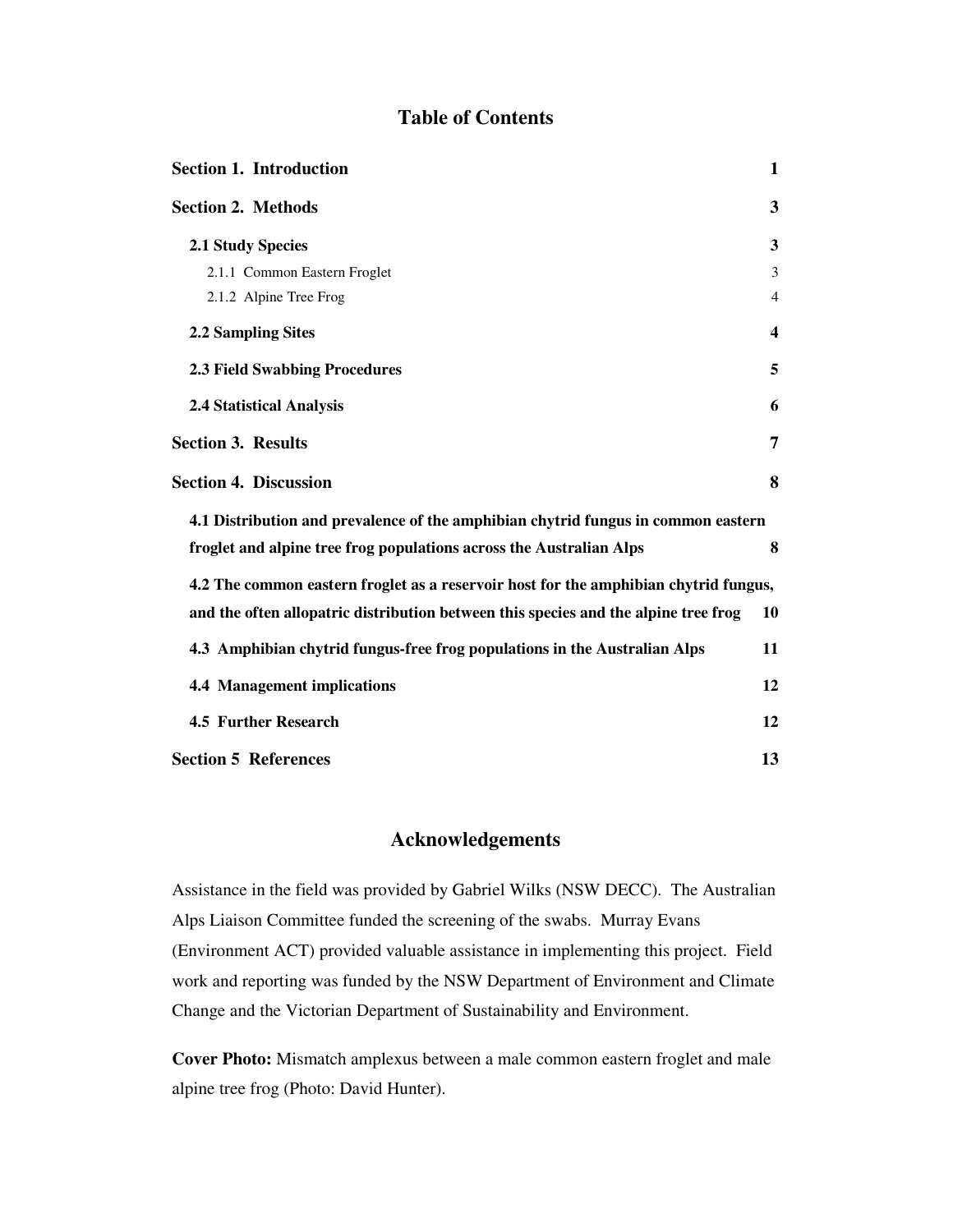# **Section 1. Introduction**

 Amphibian declines and extinctions have occurred at an alarming rate over the past three decades (Stuart *et al*. 2004), with the current rate of amphibian extinctions far exceeding historic extinction rates as indicated by the fossil record (McCallum 2007). While there are a number of causal agents implicated in these declines (see Alford and Richards 1999 for review), the amphibian chytrid fungus, *Batrachochytrium dendrobatidis*, which causes the disease chytridiomycosis, is most notable for its widespread impact and association with these declines (Berger *et al*. 1998, Daszak *et al*. 2003, Lips *et al*. 2006, Skerratt *et al*. 2007). Amphibian declines attributed to chytridiomycosis have occurred on every major continent where amphibians occur (Berger *et al*. 1998, Rachowicz *et al*. 2005, Lips *et al*. 2006). All frog species endemic to the mainland Australian Alps have undergone substantial declines and range contractions (Osborne *et al*. 1999), with chytridiomycosis considered the most significant causal factor in some of these declines (Hunter *et al*. in press).

 To date, both genetic (Morehouse *et al*. 2003) and pre-decline screening for infection (Berger *et al*. 1998) suggest that the amphibian chytrid fungus only recently arrived in the Australian environment. While the data supporting the 'novel pathogen hypothesis' is considered insufficient by some authors to resolve this (McCallum 2005, Rachowicz *et al*. 2005), it is argued by Skerratt *et al*. (2007) that the current data is sufficient for managers to consider amphibian chytrid fungus as both newly emerging and the primary cause of many recent amphibian declines and extinction. Hence, Skerratt *et al*. (2007) suggest that conservation managers should respond to this disease in a swift and proactive manner.

 Another unresolved issue with respect to the impact of amphibian chytrid fungus is the mechanisms by which this pathogen could be causing species to decline to critically low densities or extinction. Simple host/pathogen models predict that a highly virulent pathogen will have limited capacity to cause population decline because infected individuals would be expected to die before infecting others (Anderson 1979). Hence, factors other than just the interaction between the susceptible host and the pathogen are typically required for a virulent pathogen to cause significant population decline. The most common factor enhancing the capacity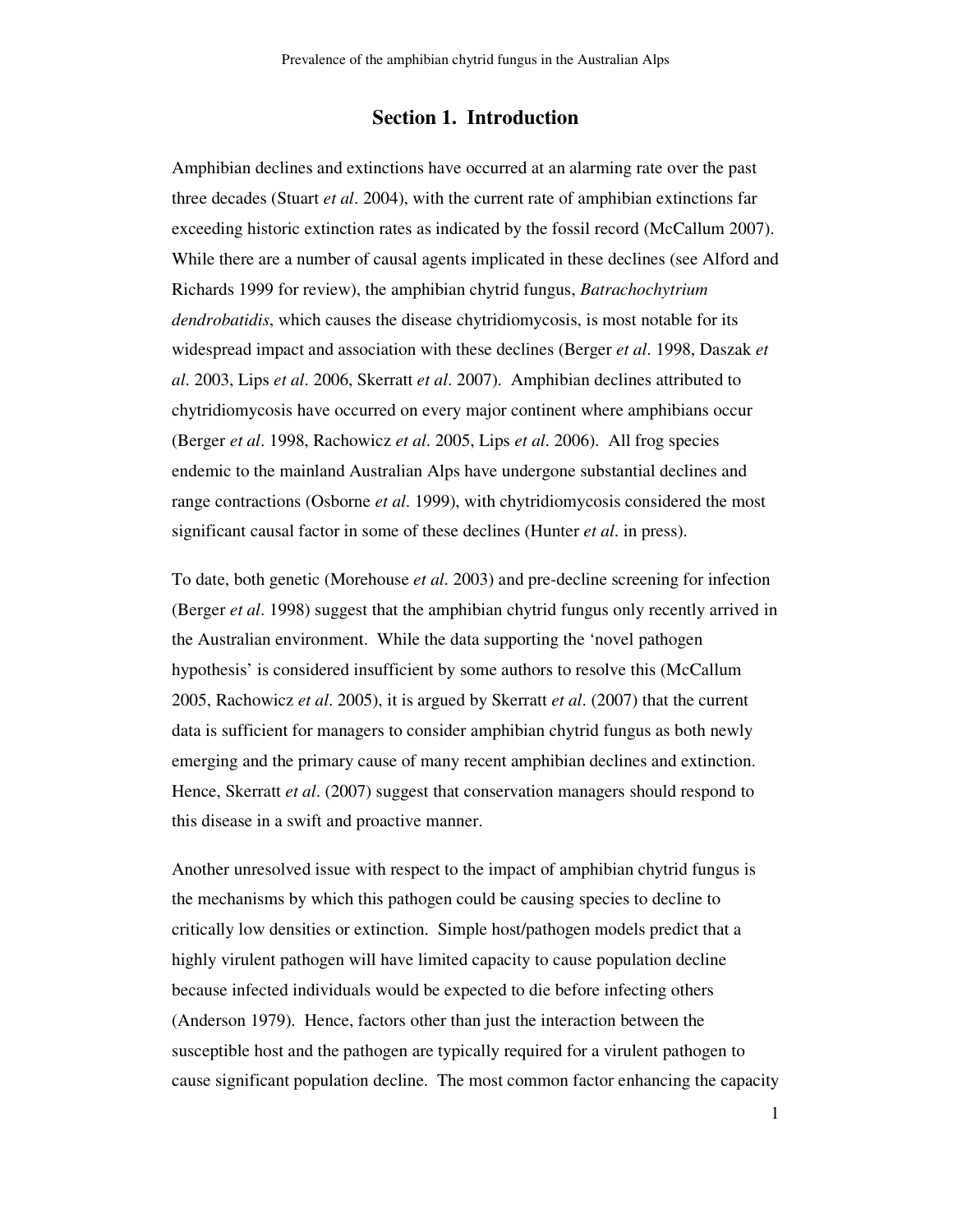for a virulent pathogen to spread through a population is the presence of non- susceptible reservoir host species in the shared environment (Gog *et al*. 2002). Furthermore, reducing the impact of disease in wildlife populations often requires the control of reservoir host species in critical habitats (Caley and Hone 1994, Lloyd-Smith *et al*. 2005).

 In this study, we investigated rates of infection with the amphibian chytrid fungus in populations of the common eastern froglet (*Crinia signifera*) and the alpine tree frog (*Litoria verreauxii alpina*) in sub-alpine bog environments across the Australian Alps. The common eastern froglet has shown no sign of major decline, and a recent study found that this species is an abundant reservoir host for the amphibian chytrid fungus in areas occupied by the critically endangered southern corroboree frog (*Pseudophryne corroboree*) (Hunter *et al*. 2007). Conversely, the alpine tree frog has contracted from much of its former range over the past two decades (Osborne *et al*. 1999). Interestingly, the alpine tree frog appears to have contracted from areas where it was historically in close contact with the common eastern froglet (i.e. used the same microhabitats around breeding pools, David Hunter and Gerry Marantelli personal observations). One hypothesis for this observation is that the decline of the alpine tree frogs is due to disease caused by the amphibian chytrid fungus, and that the impact of this pathogen is much greater where the common eastern froglet can operate as a reservoir host and increase rates of infection in the alpine tree frog. This project was undertaken as an initial stage in assessing this hypothesis, and identifying the broader distribution of the amphibian chytrid fungus in the Australian Alps. The specific aims of this study were to:

- 1. Determine the distribution and infection rates of the amphibian chytrid fungus in alpine tree frog and common eastern froglet populations across the mainland Australian Alps.
- 2. Determine the likelihood that the apparent allopatric distribution between the alpine tree frog and the common eastern froglet in most areas where they occur is due to the common eastern froglet acting as a reservoir host for the amphibian chytrid fungus.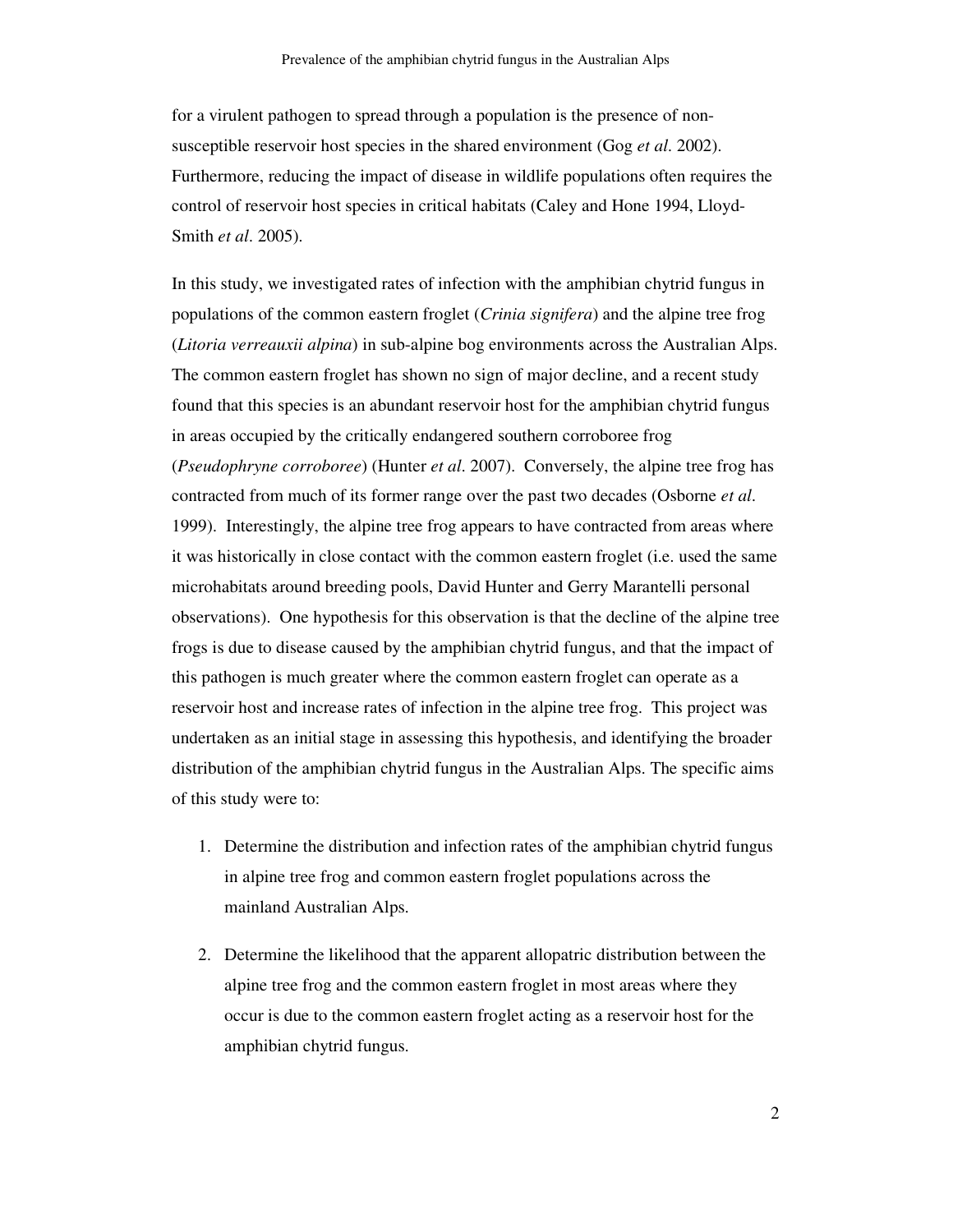3. Attempt to locate frog populations in the mainland Australian Alps that are presently free of the amphibian chytrid fungus.

# **Section 2. Methods**

## *2.1 Study Species*

## **2.1.1 Common Eastern Froglet**

 The common eastern froglet (*Crinia signifera*) (Figure 1) is a small frog species found throughout much of eastern and south-eastern Australia, including the Australian Alps region to an altitude of 2000 meters. It breeds in a variety of aquatic habitat types, from small bog pools and seepages, to large dams. Breeding predominately occurs in spring and early summer. Despite many other frog species in the Australian Alps suffering dramatic declines since the mid to late 1980's (Osborne *et al*. 1999), the common eastern froglet has remained in very high abundance throughout its previous known range in this region (David Hunter personal observations).



 **Figure 1.** Male common eastern froglet (Crinia signifera), Kosciuszko National Park (Photo: David Hunter).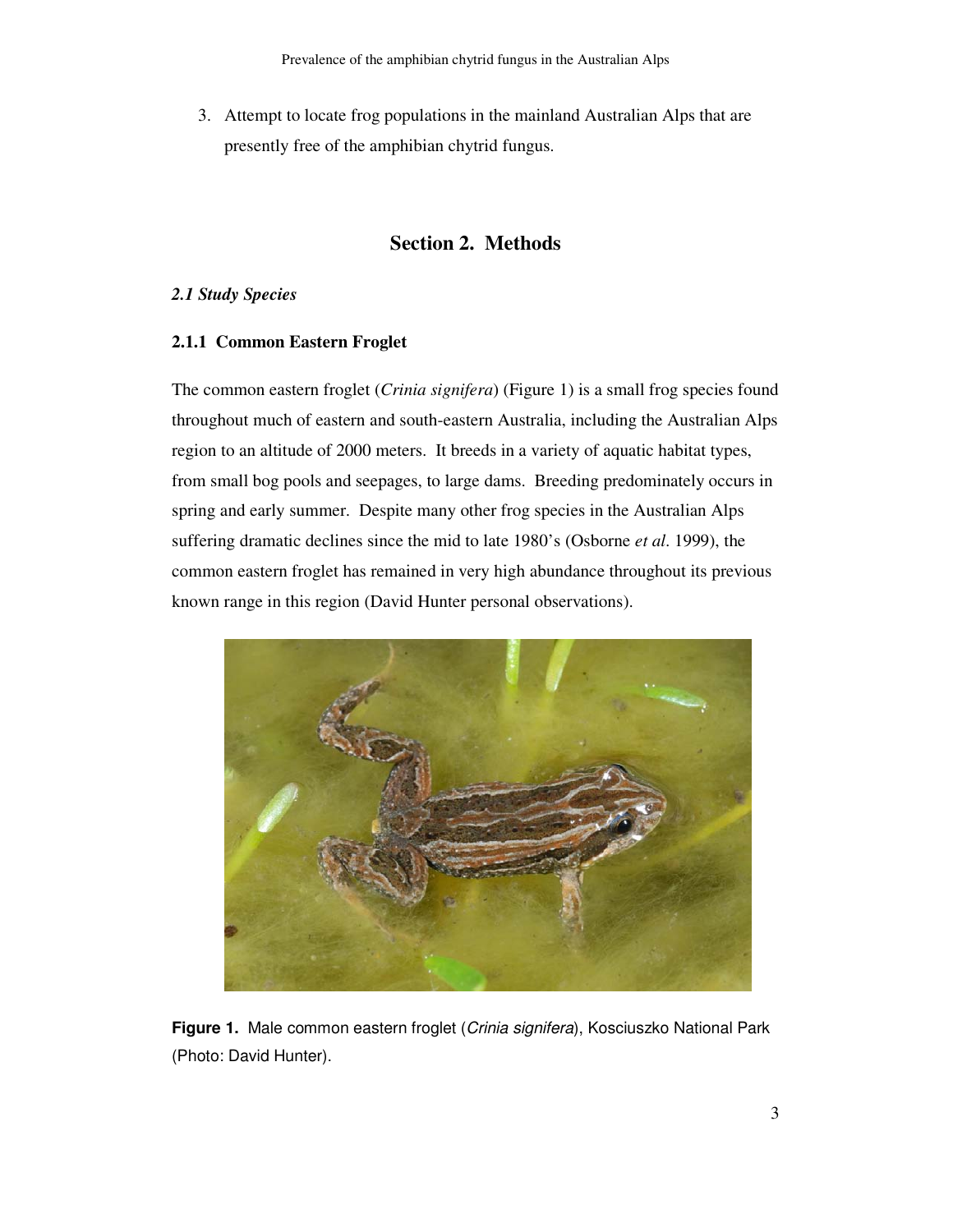#### **2.1.2 Alpine Tree Frog**

 The alpine tree frog (*Litoria verreauxii alpina*) (Figure 2) is a high altitude subspecies related to the more widespread whistling tree frog (*Litoria verreauxii verreauxii*), which is found throughout much of eastern Australia (Barker *et al*. 1995). This species breeds in a variety of habitat types, from small pools to large dams, from mid spring to early summer. Historically, the alpine tree frog was found throughout much of the mainland Australian Alps; however, since the mid to late 1980's, this species has contracted and disappeared from much of its known historic range (Osborne *et al*. 1999).



 **Figure 2.** Female alpine tree frog (Litoria verreauxii alpina), Kosciuszko National Park (Photo: David Hunter).

#### *2.2 Sampling Sites*

 Figure 3 shows the location of sites sampled in this study. Sites were chosen to represent the broader geographic region of the mainland Australian Alps where the study taxa occur. Sampling was undertaken in 2006 during spring and early summer.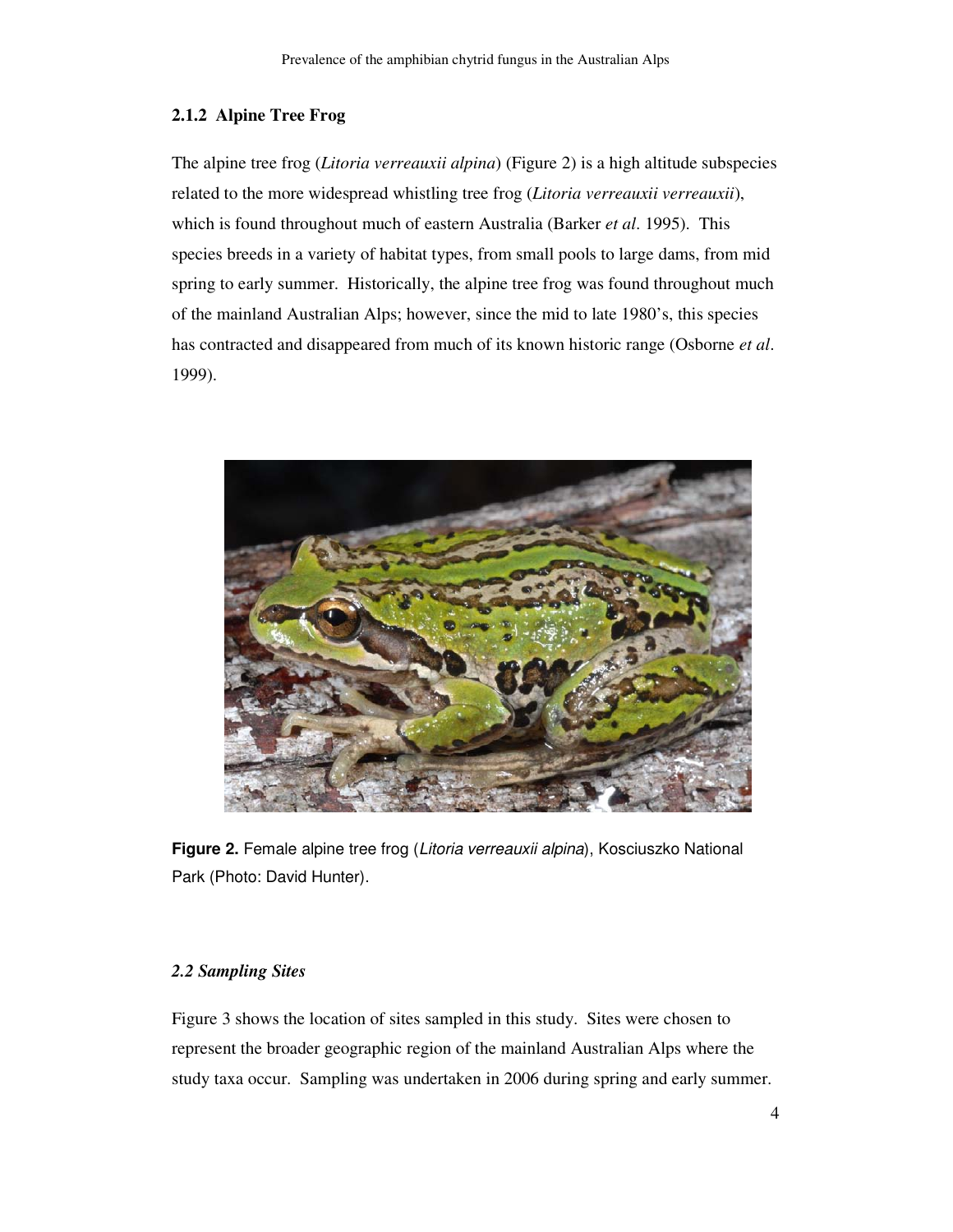<span id="page-7-0"></span>

 **Figure 3.** Location of sites in the mainland Australian Alps region where sampling was undertaken for the amphibian chytrid fungus in alpine tree frog and common eastern froglet populations. Shaded areas represent areas within National Parks in the Australian Alps region.

#### *2.3 Field Swabbing Procedures*

 Alpine tree frogs and common eastern froglets were hand captured either during the day, or at night by spotlight. For both frog species, the swabbing procedure involved holding the frog by the back legs and wiping three times on each of the feet, hands,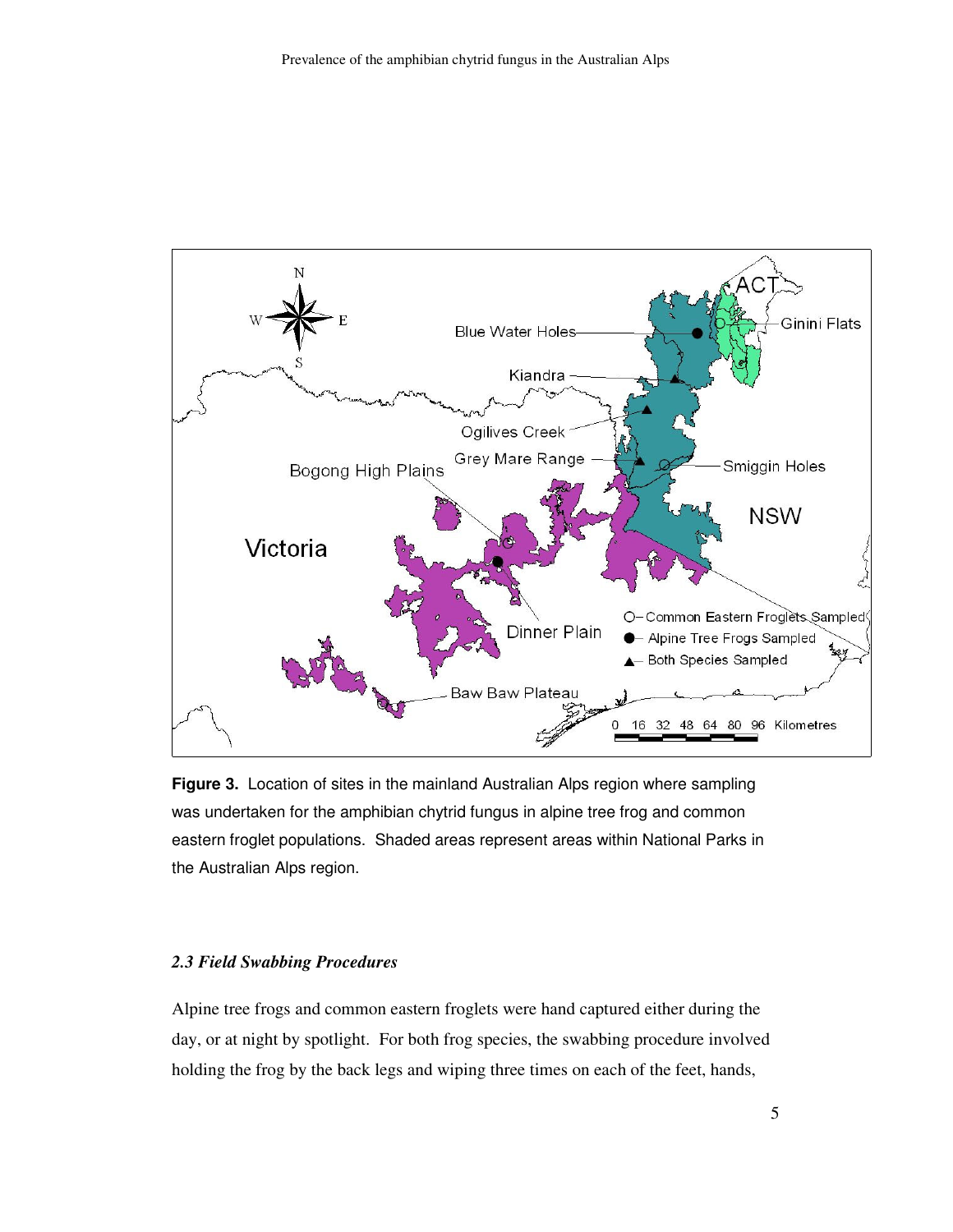inside and outside of the thighs, stomach and back region. The swabs were stored in a cool location until delivery to the CSIRO Australian Animal Health Laboratory in Geelong. The swabs were screened for the presence of amphibian chytrid fungus DNA using Taqman real-time PCR assay (see Boyle *et al*. 2004 for details of this procedure).

 The following procedures were undertaken to minimise disease transmission between sites and between individual frogs within sites:

- - Before entering the sites, all equipment that came into contact with frogs was sterilised with 70 percent ethanol and completely dried for at least four hours.
- - Each frog was handled using a new pair of disposable rubber gloves and a new plastic snap lock bag. Both items were immediately discarded after the frog was processed, and a new set used for the next frog.

#### *2.4 Statistical Analysis*

 Uncertainty around the total proportion of adults testing positive for infection with *B. dendrobatidis* was estimated using a Bayesian approach with uninformative priors. The 95% credible intervals were propagated using Markov Chain Monte Carlo methods with 100,000 samples after the first 10,000 samples were discarded. This was undertaken using the WinBUGS software package, version 1.4 (Spiegelhalter *et al*. 2003).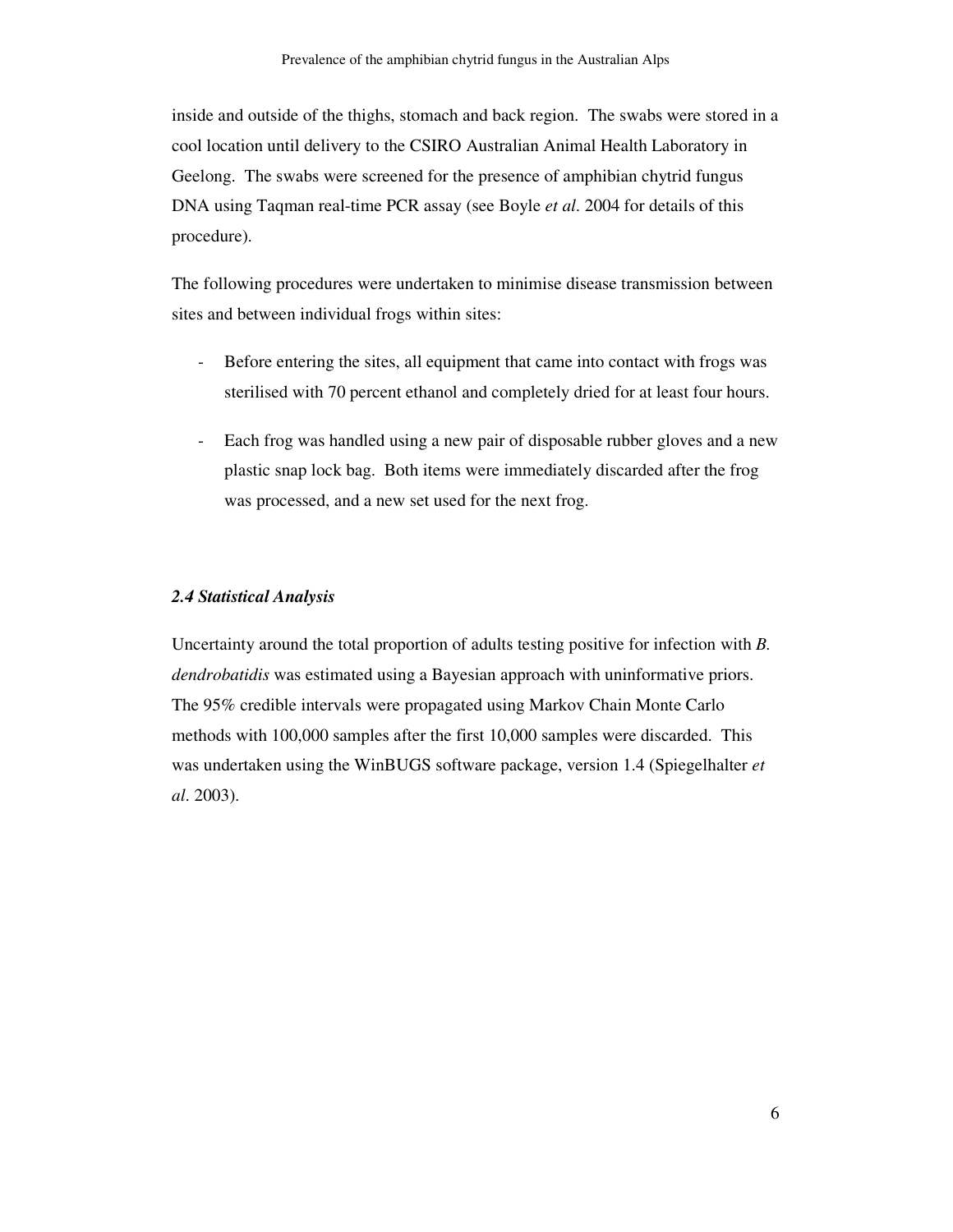# **Section 3. Results**

 Except for the Grey Mare Range site in the Kosciuszko National Park, the amphibian chytrid fungus was detected in all populations examined for both the alpine tree frog and the common eastern froglet (Table 1). At Grey Mare Range, no amphibian chytrid fungus infection was recorded for either species (Table 1). For sites where infection was detected, rates of infection in both the alpine tree frog and common eastern froglet were generally very high (Table 1). The exception to this was for the common eastern froglet results on the Baw Baw Plateau where relatively lower infection was observed (Table 1). The spore count per infected swab from the Baw Baw Plateau was also generally lower than the spore counts observed at all other sites where infection was recorded (Figure 4). Overall, inhibition of samples was generally low, except for the Baw Baw Plateau samples where one third were inhibited (Table 1).

 Table 1. Results for amphibian chytrid fungus sampling from common eastern froglet and alpine tree frog populations. Calculation for proportion positive and 95% credible intervals excluded inhibited samples.

|                         |                        | No.     | No.             | No.       | <b>Proportion</b> | 95% Credible     |
|-------------------------|------------------------|---------|-----------------|-----------|-------------------|------------------|
| <b>Site</b>             | <b>Species</b>         | Sampled | <b>Positive</b> | Inhibited | <b>Positive</b>   | <b>Intervals</b> |
| Kiandra                 | alpine tree frog       | 19      | 17              | O         | 0.89              | $0.68 - 0.97$    |
| <b>Blue Water Holes</b> | alpine tree frog       | 9       | 9               | 0         | 1.00              | $0.68 - 1.00$    |
| Ogilives Creek          | alpine tree frog       | 15      | 14              |           | 1.00              | $0.78 - 1.00$    |
| Mt Hotham               | alpine tree frog       | 20      | 16              | 0         | 0.80              | $0.59 - 0.92$    |
| Grey Mare Range         | alpine tree frog       | 6       | $\Omega$        | $\Omega$  | 0.00              | $0.00 - 0.41$    |
| Kiandra                 | common eastern froglet | 20      | 16              | 0         | 0.80              | $0.59 - 0.92$    |
| Smiggin Holes           | common eastern froglet | 26      | 25              | 0         | 0.96              | $0.81 - 0.99$    |
| Ogilives Creek          | common eastern froglet | 6       | 4               | 0         | 0.67              | $0.28 - 0.90$    |
| Grey Mare Range         | common eastern froglet | 14      | $\Omega$        | $\Omega$  | 0.00              | $0.00 - 0.22$    |
| Bogong High Plains      | common eastern froglet | 6       | 5               | $\Omega$  | 0.83              | $0.42 - 0.96$    |
| Ginini Flat             | common eastern froglet | 22      | 15              | 3         | 0.79              | $0.57 - 0.91$    |
| <b>Baw Baw Plateau</b>  | common eastern froglet | 35      | 10              | 10        | 0.40              | $0.23 - 0.59$    |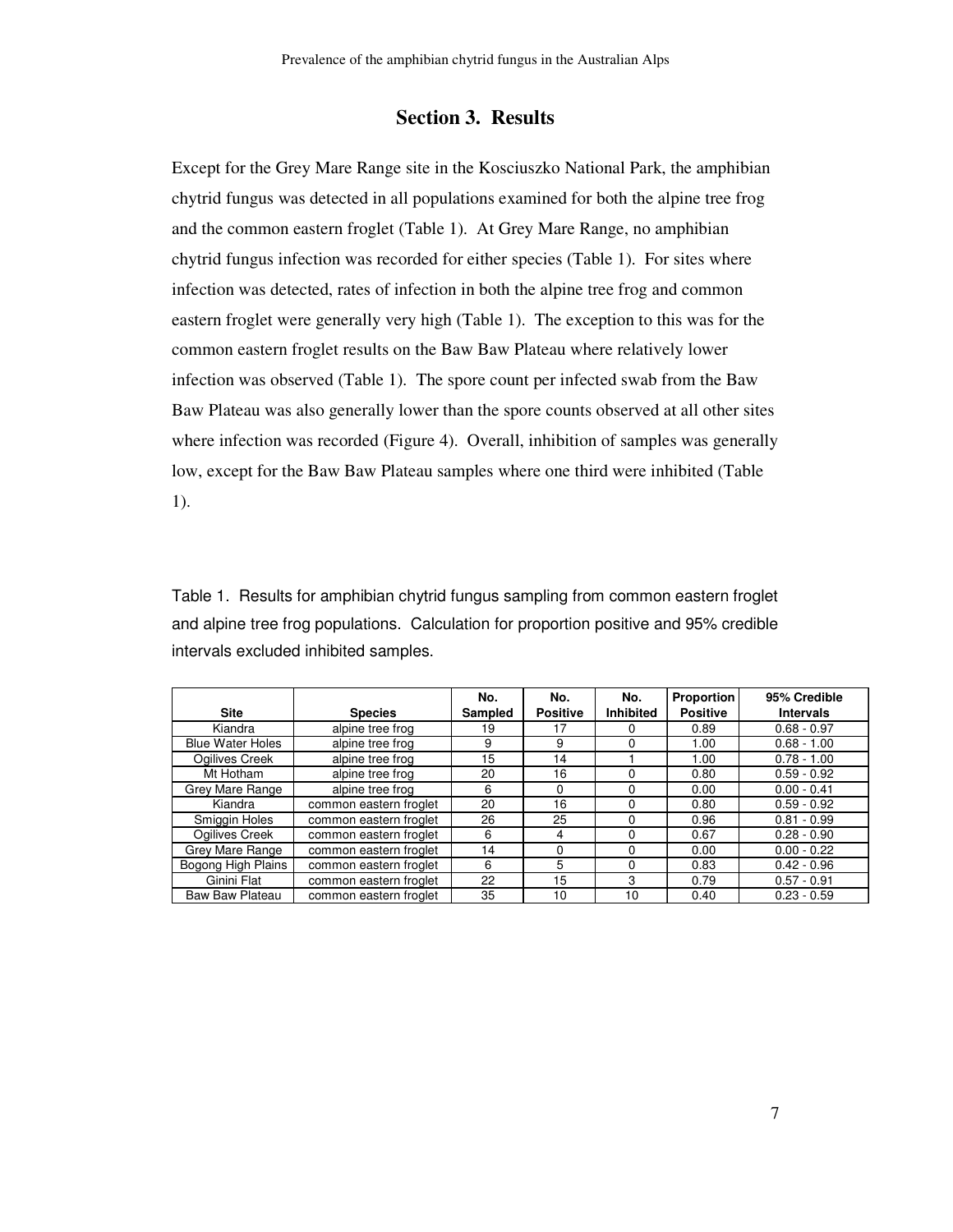

 **Figure 4.** Spore counts on swabs that tested positive for the presence of the amphibian chytrid fungus. Central point is the mean and error bars are standard errors.

# **Section 4. Discussion**

# *4.1 Distribution and prevalence of the amphibian chytrid fungus in common eastern froglet and alpine tree frog populations across the Australian Alps*

 The results of this study suggest that the amphibian chytrid fungus is present throughout much of the mainland Australian Alps. This is consistent with the broad distribution already identified for this pathogen along the eastern ranges of Australia (Berger *et al*. 1998, Kriger *et al*. 2006). Assuming that the amphibian chytrid fungus only entered the Australian environment three decades ago (Skerratt *et al*. 2007), the comprehensive spread of this pathogen into the Australian Alps would have been facilitated by the high degree of connectedness among frog populations through this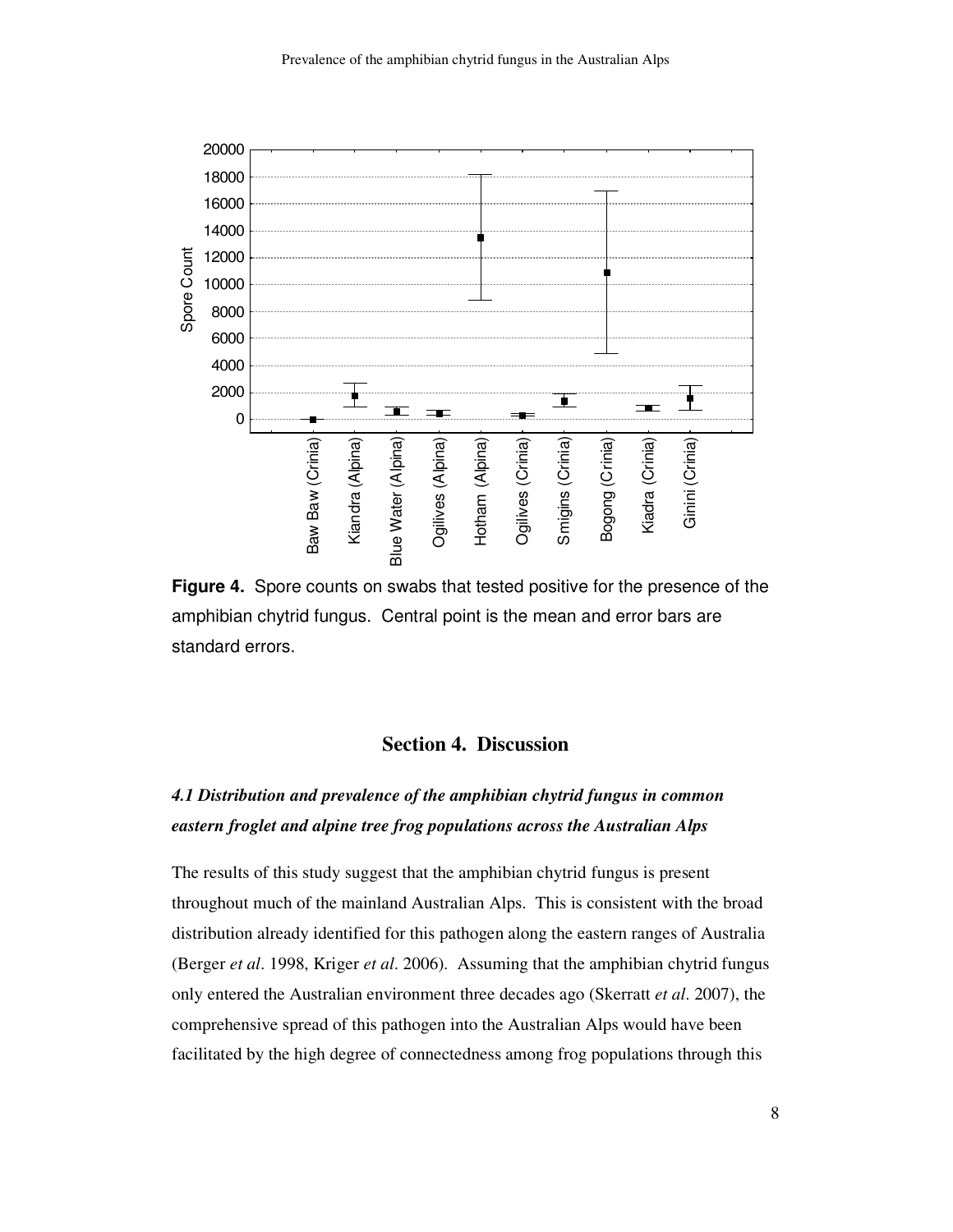region, and down to lower altitude areas. Other vectors for this pathogen, including humans, may have also contributed to its rapid spread.

 Of particular interest in our results is the extremely high rates of infection for the amphibian chytrid fungus in the majority of common eastern froglet and alpine tree frog populations sampled (Table 1). Since the actual rates of infection in these populations are likely to be greater than we identified, due to infection not being detected in some individuals (Hyatt *et al*. 2007), infection in populations of both species may often reach 100 percent. This level of infection has been observed in other frog species (cf. Hanselmann *et al*. 2004), and may reflect conditions in the Australian Alps being conducive to maintaining infection with this pathogen. The amphibian chytrid fungus prefers cool temperatures and moist conditions (Berger *et al*. 2004). Consequently, it is likely that habitats preferred by frogs in the Australian Alps present ideal conditions for this fungus.

 Of the sites where infection was recorded, infection rates in the common eastern froglet population on the Baw Baw Plateau were relatively low (Table 1). Additionally, this site had lower spore counts than those observed for the other sites (Figure 1). These results suggest that the extent of infection on individual frogs may have been limited in some way at this site. While a number of studies have identified spatial and temporal variation in detectable infection rates for this pathogen (Berger *et al*. 2004, Kriger *et al*. 2006), it is difficult to suggest a possible causal mechanism for this result as the timing of sampling and the habitats were consistent among sites. This aspect of our results requires further investigation to identify possible causal mechanisms.

 The most substantial variation in infection rates observed among sites was the failure to detect any infection for either the common eastern froglet or the alpine tree frog at the Grey Mare Range site. Given the consistently high levels of infection observed elsewhere for both species, this result suggests that this site may be free of infection with the amphibian chytrid fungus. It cannot be discounted that other factors reduced detectable levels of infection at this site; however, this seems unlikely as infection was highly detectable in nearby sites. This result is discussed further in section 4.3.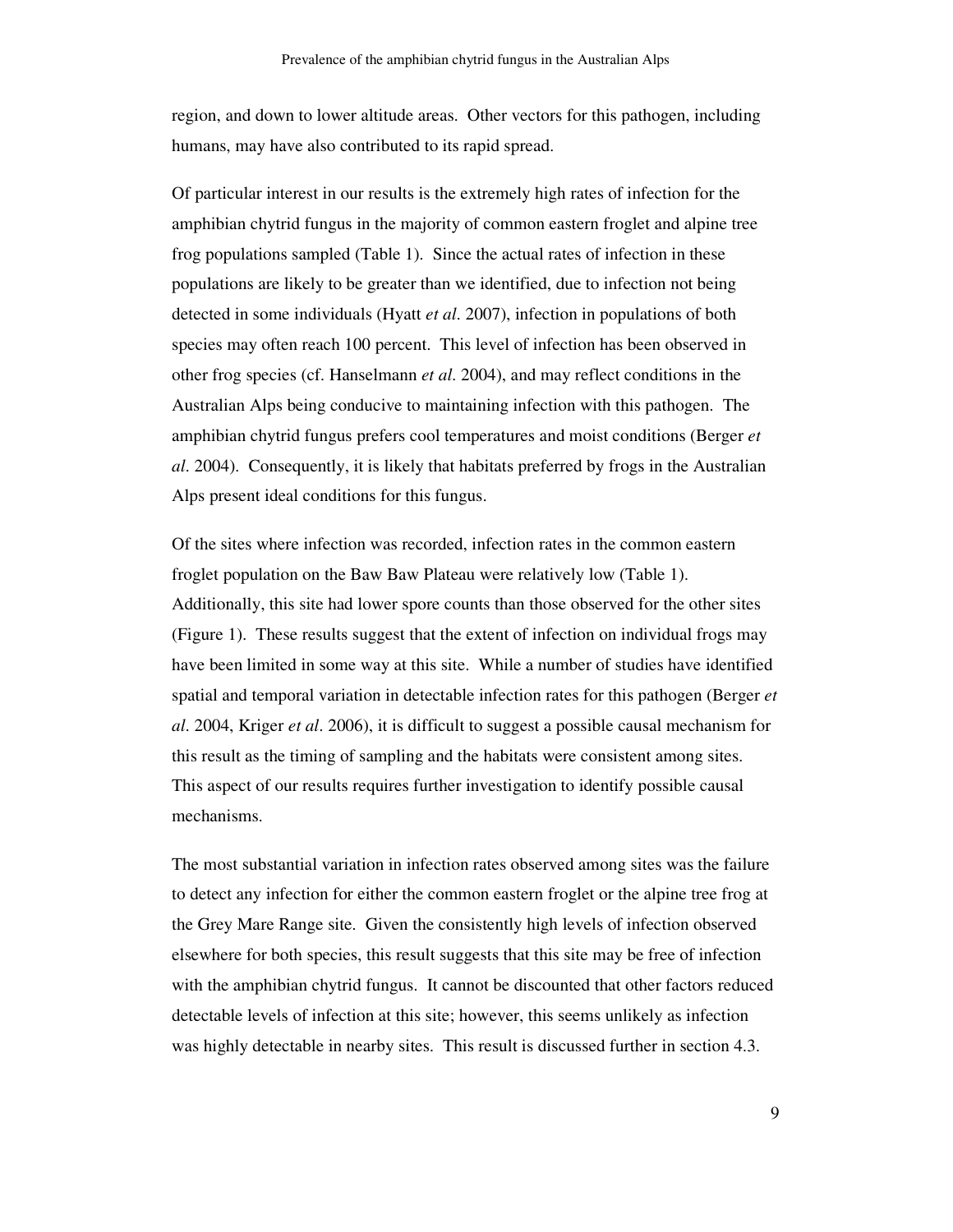# *4.2 The common eastern froglet as a reservoir host for the amphibian chytrid fungus, and the often allopatric distribution between this species and the alpine tree frog*

 Our study supports the results of an earlier study that identified the common eastern froglet as a major reservoir host for the amphibian chytrid fungus (Hunter *et al*. 2007). The present study has also identified the alpine tree frog as a significant reservoir host for this pathogen. This is interesting because the timing and pattern of decline in the alpine tree frog is similar to the decline of other frog species along the eastern ranges of Australia for which chytridiomycosis has been implicated as the primary causal agent (Berger *et al*. 1998, Skerrat *et al*. 2007).

 A notable feature of the decline in the alpine tree frog is that it appears to have contracted from areas where it historically co-occurred with the common eastern froglet (David Hunter personal observations); areas where these taxa co-occur are now rare. Our results do not appear to support the hypothesis that this range contraction is due to the common eastern froglet operating as a reservoir host for the amphibian chytrid fungus, as the results suggest that extant populations of the alpine tree frog are also relatively resistant at the population level, and a reservoir host for this pathogen. Factors that may explain the apparent range contraction in the alpine tree frog, and which should be examined further, include: the alpine tree frog was initially susceptible to the amphibian chytrid fungus, but has subsequently attained resistance (c.f. Retallick *et al*. 2004); the common eastern froglet and alpine tree frog support different strains of the amphibian chytrid fungus (c.f. Berger *et al*. 2005); the common eastern froglet has a competitive advantage over the alpine tree frog in the presence of the amphibian chytrid fungus.

 Regardless of the interaction between the common eastern froglet and the alpine tree frog, both species are currently reservoir hosts for the amphibian chytrid fungus across the Australian Alps. A number of authors have suggested the potential importance of reservoir hosts in the decline of amphibians due to infection with the amphibian chytrid fungus (Daszak *et al*. 1999, McCallum 2005, Woodhams and Alford 2005). The ecology of both frogs and the amphibian chytrid fungus are conducive to a multi host/single pathogen system resulting in increased infection of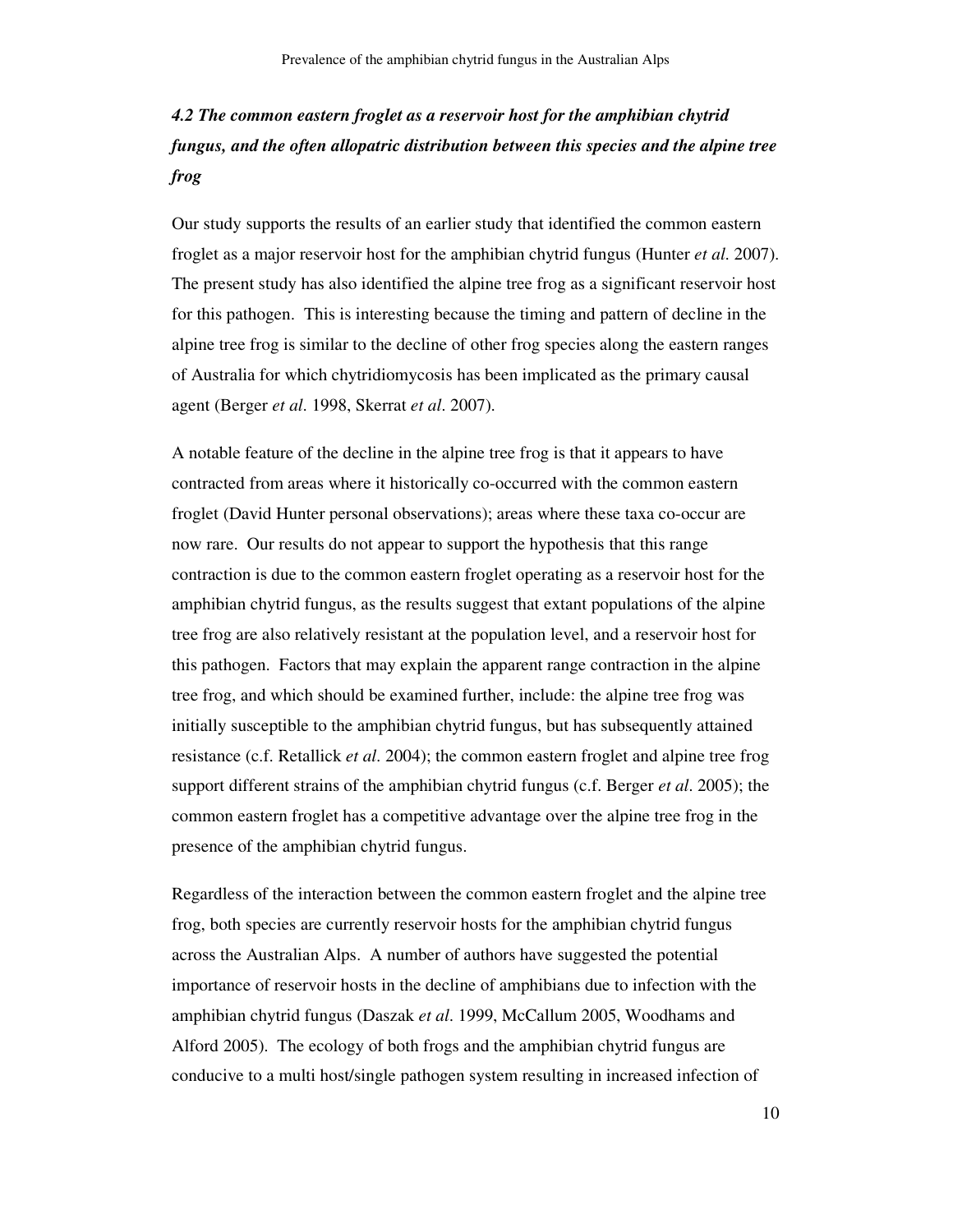susceptible species with increasing abundance of non-susceptible/reservoir host species. This is due to the amphibian chytrid fungus being a generalist pathogen (Berger *et al*. 1998), the fact that amphibians often congregate for breeding and their tadpoles share non-species specific aquatic environments, and that this pathogen has a free-swimming zoospore stage that can live independent of frog hosts for up to seven weeks in the aquatic environment before infecting a new host (Johnson and Speare 2003). Given the likely importance of reservoir host species in declines caused by the amphibian chytrid fungus, any activity that may increase the distribution or density of the common eastern froglet or the alpine tree frog into areas occupied by other threatened frog species (i.e. corroboree frogs and Baw Baw frog) should be considered a potentially threatening process.

#### *4.3 Amphibian chytrid fungus-free frog populations in the Australian Alps*

 While the amphibian chytrid fungus appears ubiquitous through much of eastern Australia, and assuming the novel pathogen hypothesis explaining the emergence of this pathogen is correct (see McCallum 2005 for discussion of this hypothesis), it is possible that relatively isolated frog populations have remained pathogen free. This suggestion is most likely on off shore islands and in high altitude areas isolated by steep / dissected country (i.e. "sky islands" *sensu* Koumoundouros *et al*. in press) that would restrict the movement of vectors for the amphibian chytrid fungus. The results suggesting that the Grey Mare Range site may be free of amphibian chytrid fungus is consistent with this, as this site is relatively isolated by distance and terrain. While it cannot be discounted that the Grey Mare Range population was previously infected and then lost infection, this is seems unlikely since all other apparently robust populations of both species maintain high rates of infection (Table 1).

 The presence of pathogen-free frog populations in the Australian Alps may provide a valuable opportunity for threatened frog recovery programs. The national threat abatement plan for the amphibian chytrid fungus (DEH 2006) recommends that for species threatened with extinction from chytridiomycosis, captive breeding and reintroduction should be undertaken to maintain the interaction between frog and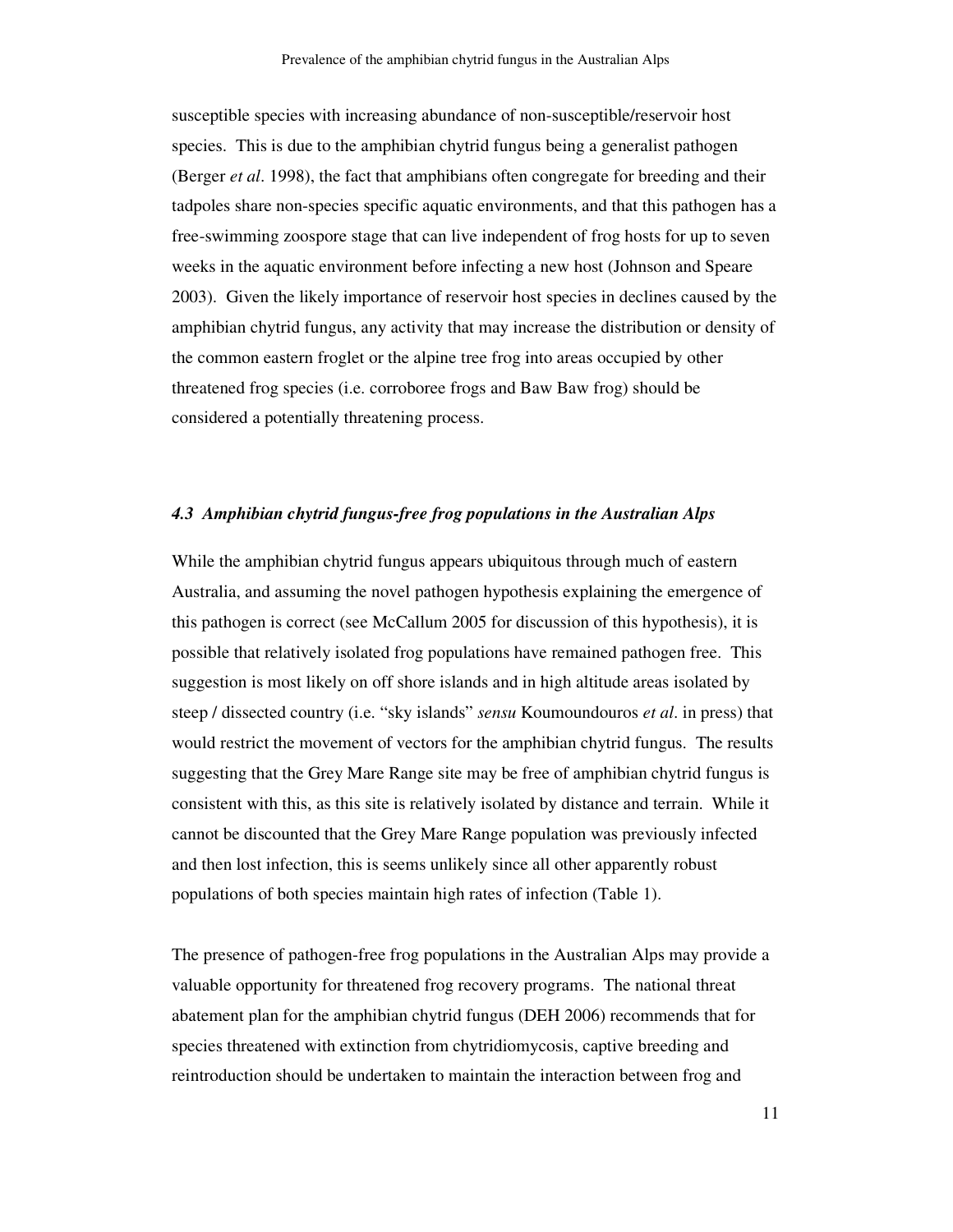pathogen until the impact of the amphibian chytrid fungus has reduced sufficiently to allow the frog population to be self-sustaining. While some frog species appear to have attained greater population resilience to the amphibian chytrid fungus (cf. Retallick *et al*. 2004), there has been no demonstration as to how this resilience has developed. The presence of apparently naïve frog populations would allow comparative studies to be undertaken to identify the mechanisms that have allowed some frog species to co-exist with the amphibian chytrid fungus. Such studies would provide greater capacity to develop management actions aimed at enhancing the resilience of species that have remained susceptible, such as the southern corroboree frog and Baw Baw frog.

#### *4.4 Management implications*

 The following management recommendations are aimed at limiting the spread and impact of the amphibian chytrid fungus in the Australian Alps:

- - Any action that increases the abundance of the common eastern froglet or alpine tree frog in areas occupied by other threatened frog species should be considered a threatening process.
- - Unless for specific research into the amphibian chytrid fungus, common eastern froglets and alpine tree frogs from the Australian Alps should not be transported from one area to another, as this will effectively spread the pathogen.
- - Areas suspected or known to be free of amphibian chytrid fungus infection should be considered a valuable resource and treated with the highest level of quarantine.

#### *4.5 Further Research*

 The following research actions arising from this study are recommended as a means to increase our understanding of how the amphibian chytrid fungus has impacted frogs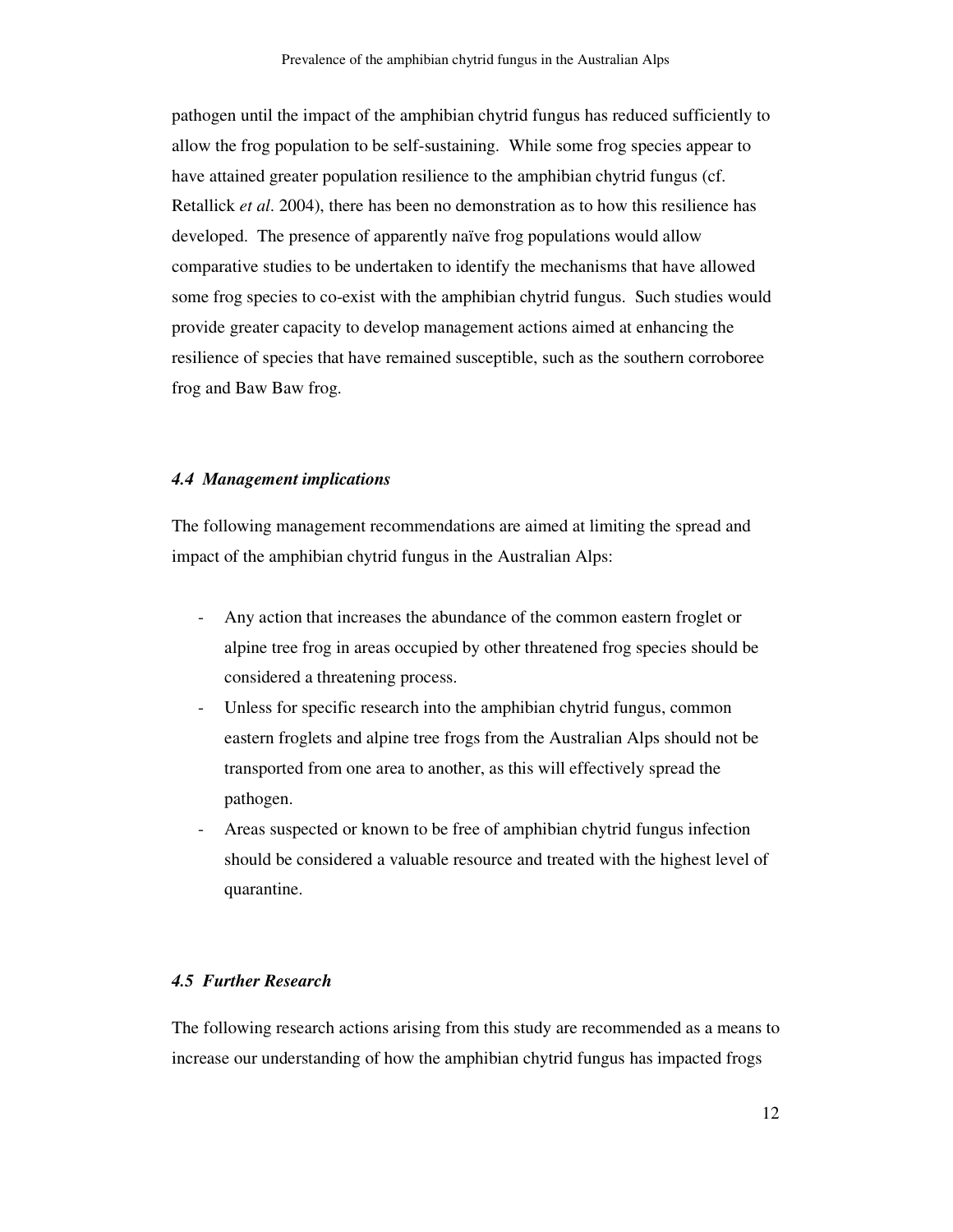in the Australian Alps, and how we may recover species like the southern corroboree frog that continue to be threatened by this pathogen:

- - Quantify the current distribution and breeding habitat use of the common eastern froglet and alpine tree frog across the Australian Alps.
- - Undertake further sampling for the amphibian chytrid fungus across the Australian Alps with the specific aim of locating other pathogen-free populations.
- - Assess whether strains of the amphibian chytrid fungus vary among areas and frog species in the Australian Alps.
- - Compare the virulence of the amphibian chytrid fungus to frogs from naïve and exposed populations as a means of inferring whether increased resistance has developed since the arrival of this pathogen.

# **Section 5 References**

- Alford RA, Richards SJ (1999) Global amphibian declines: a problem in applied ecology. Annu Rev Ecol Syst 30:133-165.
- Anderson RM (1979) Parasite pathogenicity and the depression of host population equilibira. Nature 279:1026-1029.
- Barker J, Grigg G, Tyler MJ (1995) *A Field Guide to Australian Frogs* (2<sup>nd</sup> Edition). Surrey Beatty, Chipping Norton, NSW.
- Berger L, Marantelli G, Skerratt LF, Speare R. (2005) Virulence of the amphibian chytrid fungus, Batrachochytrium dendrobatidis, varies with the strain. Dis Aq Org 68:47-50.
- Berger L, Speare R, Daszak P, Green DE, Cunningham AA, Goggin CL, Slocombe R, Ragan MA, Hyatt AD, McDonald KR, Hines HB, Lips KR, Marantelli G, Parkes H (1998) Chytridiomycosis causes amphibian mortality associated with population declines in the rainforests of Australia and Central America. PNAS 95:9031-9036.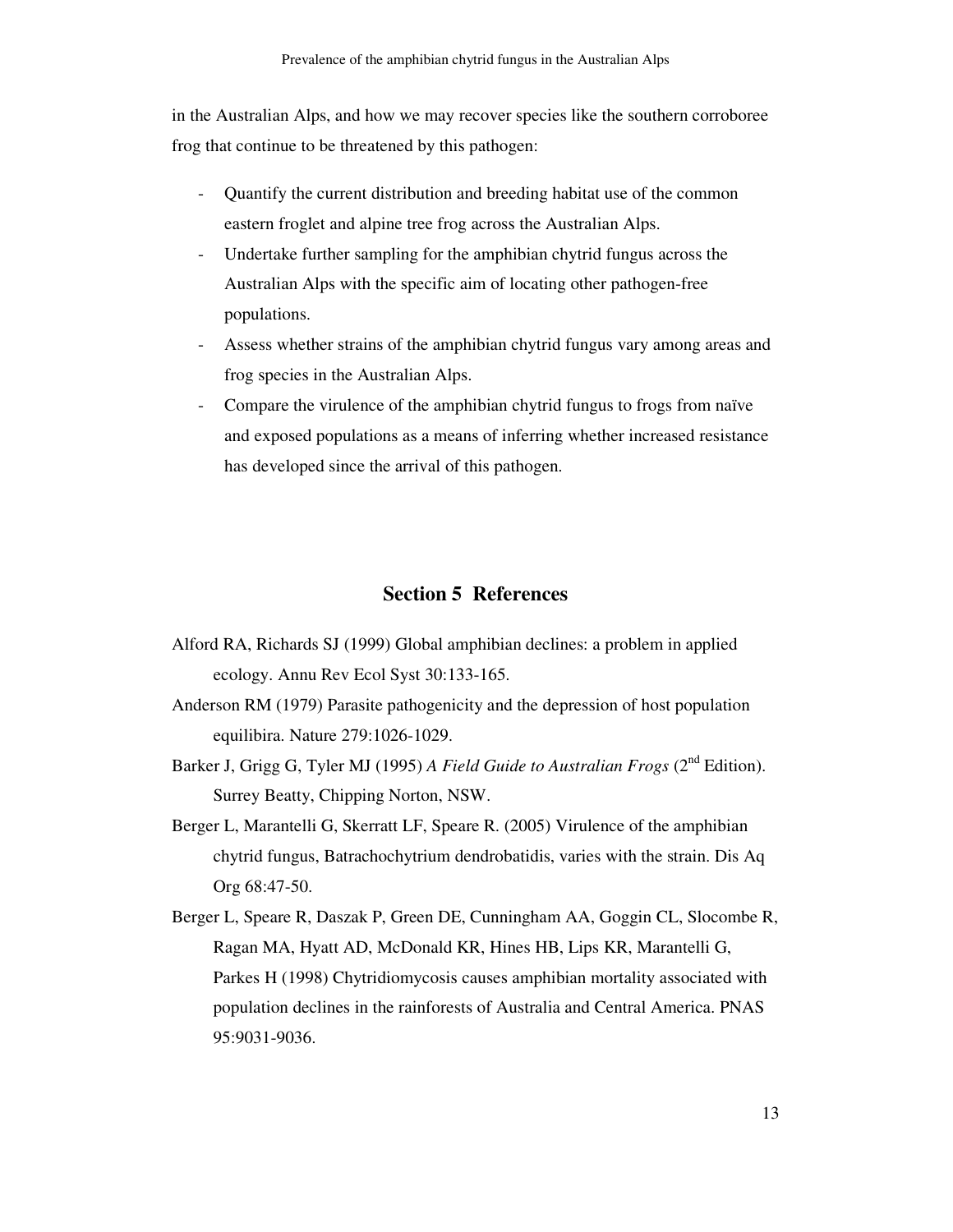- Berger L, Speare R, Hines HB, Marantelli G, Hyatt AD, McDonald KR, Skerratt LF, Olsen V, Clarke JM, Gillespie G, Mahony M, Sheppard N, Williams C, Tyler MJ (2004) Effect of season and temperature on mortality in amphibians due to chytridiomycosis. Aust Vet J 82:434-439.
- Boyle DG, Boyle DB, Olsen V, Morgan JA, Hyatt AD (2004) Rapid quantitative detection of chytridiomycosis (*Batrachochytrium dendrobatidis*) in amphibian samples using real-time Taqman PCR assay. Dis Aquat Org 60:141-148.
- Caley P and Hone J (2004) Disease transmission between and within species, and the implications for disease control. J App Ecol 41: 94-104.
- Daszak P, Berger L, Cunningham AA, Hyatt AD, Green DE, Speare R (1999) Emerging infectious diseases and amphibian population declines. Emerg Infect Dis 5:735-748.
- DEH (2006) Threat Abatement Plan: Infection of Amphibians with Chytrid Fungus Resulting in Chytridiomycosis. Department of Environment and Heritage. ISBN No. 0 642 55029 8.
- Gog J, Woodroffe R, Swinton J (2002) Disease in endangered metapopulations: the importance of alternative hosts. *Proc of the Roy Soc of Lon Series B: Biological Sciences*, 269: 671-676.
- Hanselmann R, Rodriguez A, Lampo M, Fajardo-Ramos L, Aguirre AA, Kilpatrick AM, Rodriguez JP, Daszak P (2004) Presence of an emerging pathogen of amphibians in introduced bullfrogs Rana catesbeiana in Venezuela. Biol Con 120: 115-119.
- Hunter D, Pietsch R, Marantelli G (2007) Recovery actions for the Southern and Northern Corroboree Frogs (*Pseudophryne corroboree* and *Pseudophryne pengilleyi*): Annual report and recommendations. Unpublished Report to the Corroboree Frog Recovery Team.
- Hunter DA, Speare R, Marantelli G, Mendez D, Pietsch R, Osborne W (In Press) Presence of the Amphibian Chytrid Fungus, *Batrachochytrium dendrobatidis*, in Threatened Corroboree Frog Populations in the Australian Alps. Dis Aqu Org.
- Hyatt AD, Boyle DG, Olsen V, Boyle DB, Berger L, Obendorf D, Dalton A, Kriger K, Hero M, Hines H, Phillott R, Campbell R, Marantelli G, Gleason F, Colling A (2007) Diagnostic assays and sampling protocols for the detection of *Batrachochytrium dendrobatidis*. Dis Aquat Org 73:175-192.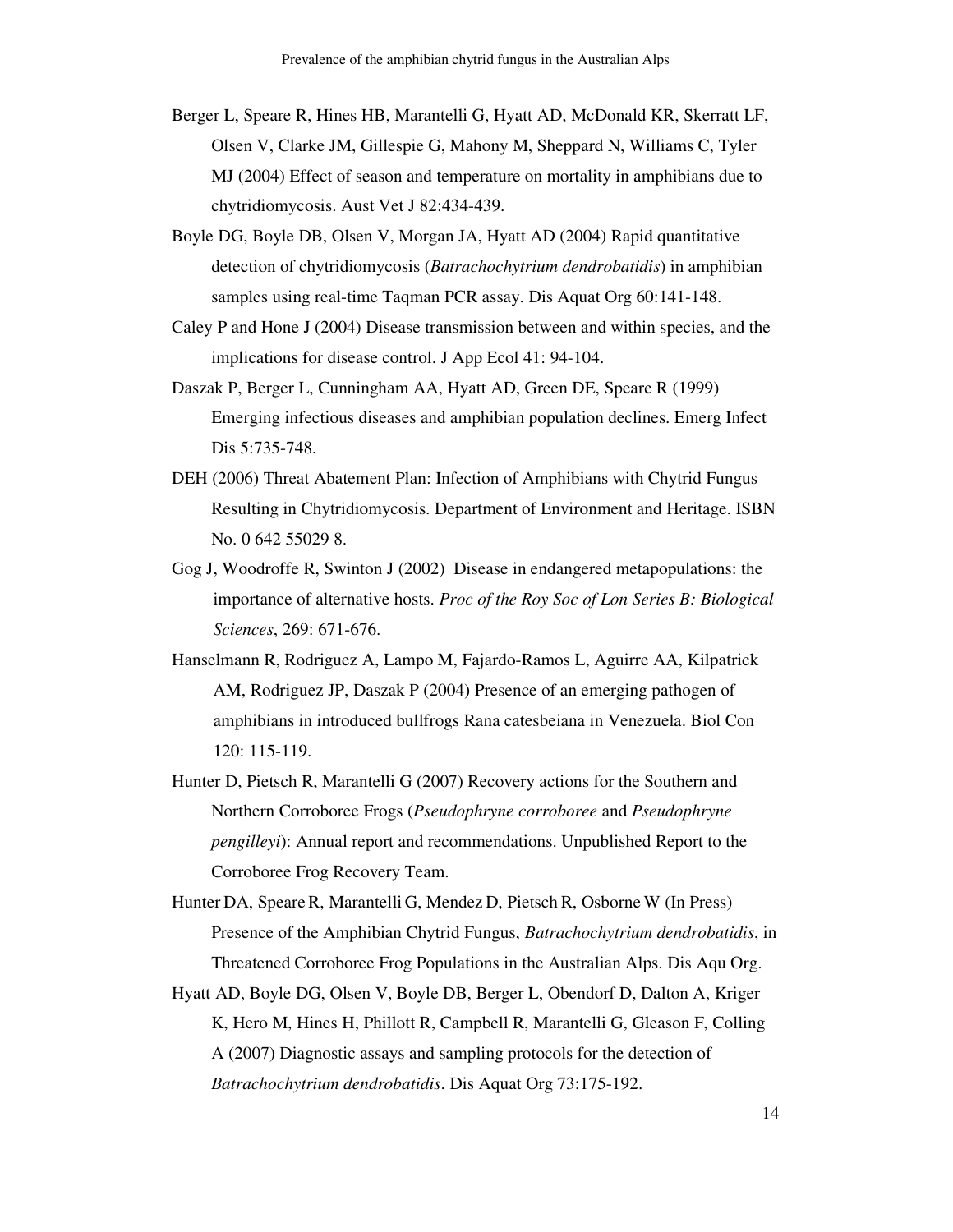- Johnson ML, Speare R (2003) Survival of Batrachochytrium dendrobatidis in water: Quarantine and disease control implications. Emerging Infectious Diseases 9:922-925.
- Koumoundouros, T., Sumner, J. Clemann, N., Stuart-Fox, D. (in press). Current genetic isolation and fragmentation contrasts with historical connectivity in an alpine lizard (*Cyclodomorphus praealtus*) threatened by climate change. *Biological Conservation*
- Kriger KM, Hero J-M (2006) Large-scale seasonal variation in the prevalence and severity of chytridiomycosis. J Zool 2006:1-8.
- Lips KR, Brem F, Brenes R, Reeve JD, Alford RA, Voyles J, Carey C, Livo L, Pessier AP, Collins JP (2006) Emerging infectious disease and the loss of biodiversity in a Neotropical amphibian community. PNAS 102:3165-3170.
- Lloyd-Smith JO, Cross PC, Briggs CJ, Daugherty M, Getz WM, Latto J, Sanchez MS, Smith, Swei A (2005) Should we expect population thresholds for wildlife disease? TREE 20: 511-519.
- McCallum H (2005) Inconclusiveness of chytridiomycosis as the agent in widespread frog declines. Con Biol 19:1421-1430.
- McCallum M (2007) Amphibian Decline or Extinction? Current declines dwarf background extinction rate. J of Herp 41:483-491.
- Morehouse EA, James TY, Ganley ARD, Vilgalys R, Berger L, Murphy PJ, Longcore JE (2003) Multilocus sequence typing suggests the chytrid pathogen of amphibians is a recently emerged clone. Mol Ecol 12:395-403.
- Osborne WS, Hunter DA, Hollis GL (1999) Population declines and range contraction in Australian alpine frogs. In: A Campbell (ed) Declines and Disappearances of Australian Frogs. Environment Australia, Canberra, p 145-157.
- Rachowicz LJ, Hero JM, Alford RA, Taylor JW, Morgan JAT, Vredenburg VT, Collins JP, Briggs CJ (2005) The novel and endemic pathogen hypotheses: competing explanations for the origin of emerging infectious diseases of wildlife. Con Biol 19:1441–1448.
- Retallick RWR, McCallum H, Speare R (2004) Endemic infection of the amphibian chytrid fungus in a frog community post-decline. *PLOS Biology* 2: e351.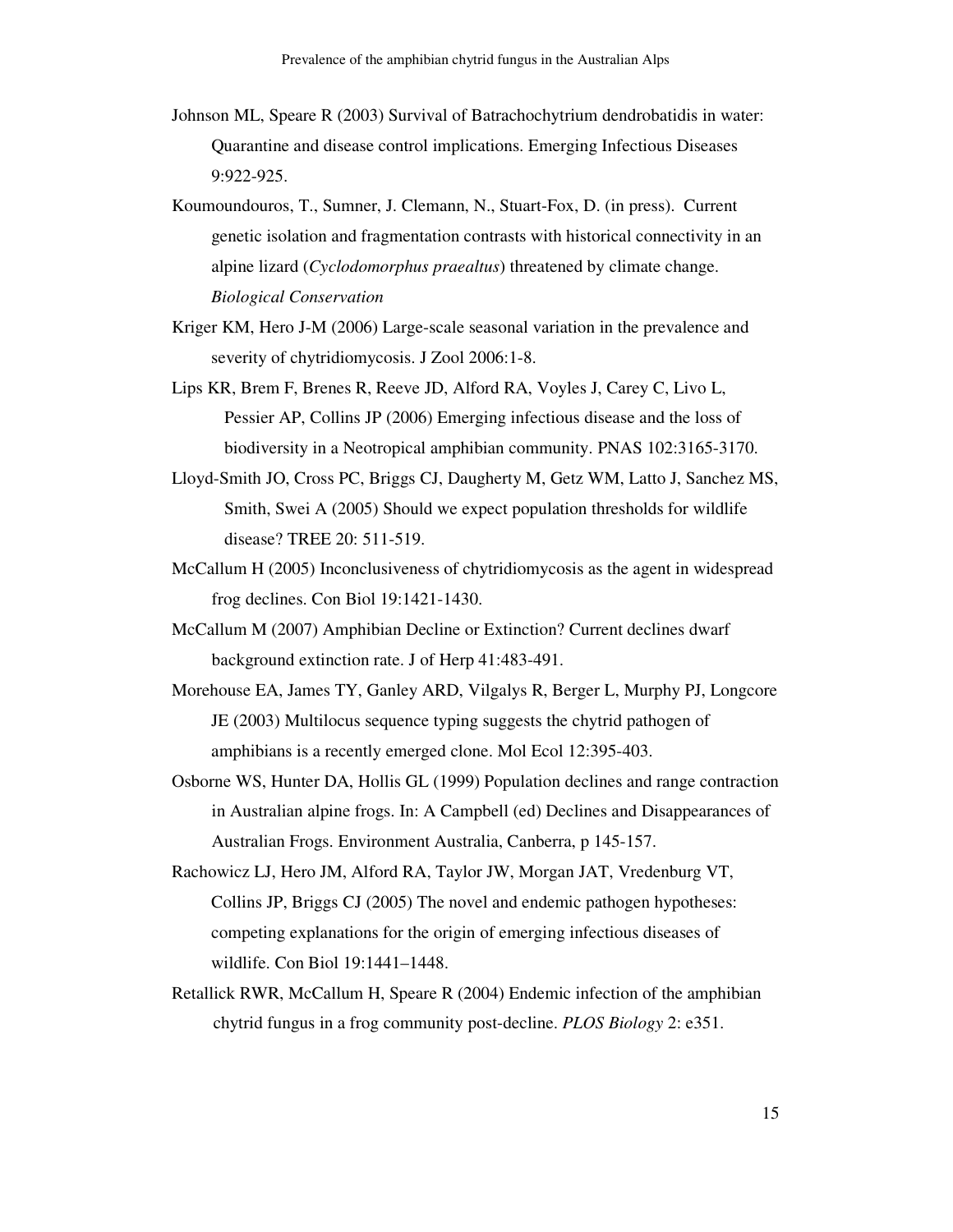- Skerratt LF, Berger L, Speare R, Cashins S, McDonald KR, Phillott AD, Hines HB, Kenyon N (2007) Spread of chytridiomycosis has caused the rapid global decline and extinction of frogs. EcoHealth 4:125-134.
- Spiegelhalter DJ, Thomas A, Best NG, Lunn D (2003) WinBUGS version 1.4 user manual. Medical Research Council Biostatistics Unit, London, England.
- Stuart SN, Chanson JS, Cox NA, Young BE, Rodrigues ASL, Fischman DL, Waller RW (2004) Status and trends of amphibian declines and extinctions worldwide. Science 306:1783–1796.
- Woodhams DC, Alford RA (2005) Ecology of chytridiomycosis in rainforest stream frog assemblages of tropical Queensland. Cons Biol, 19: 1449-1459.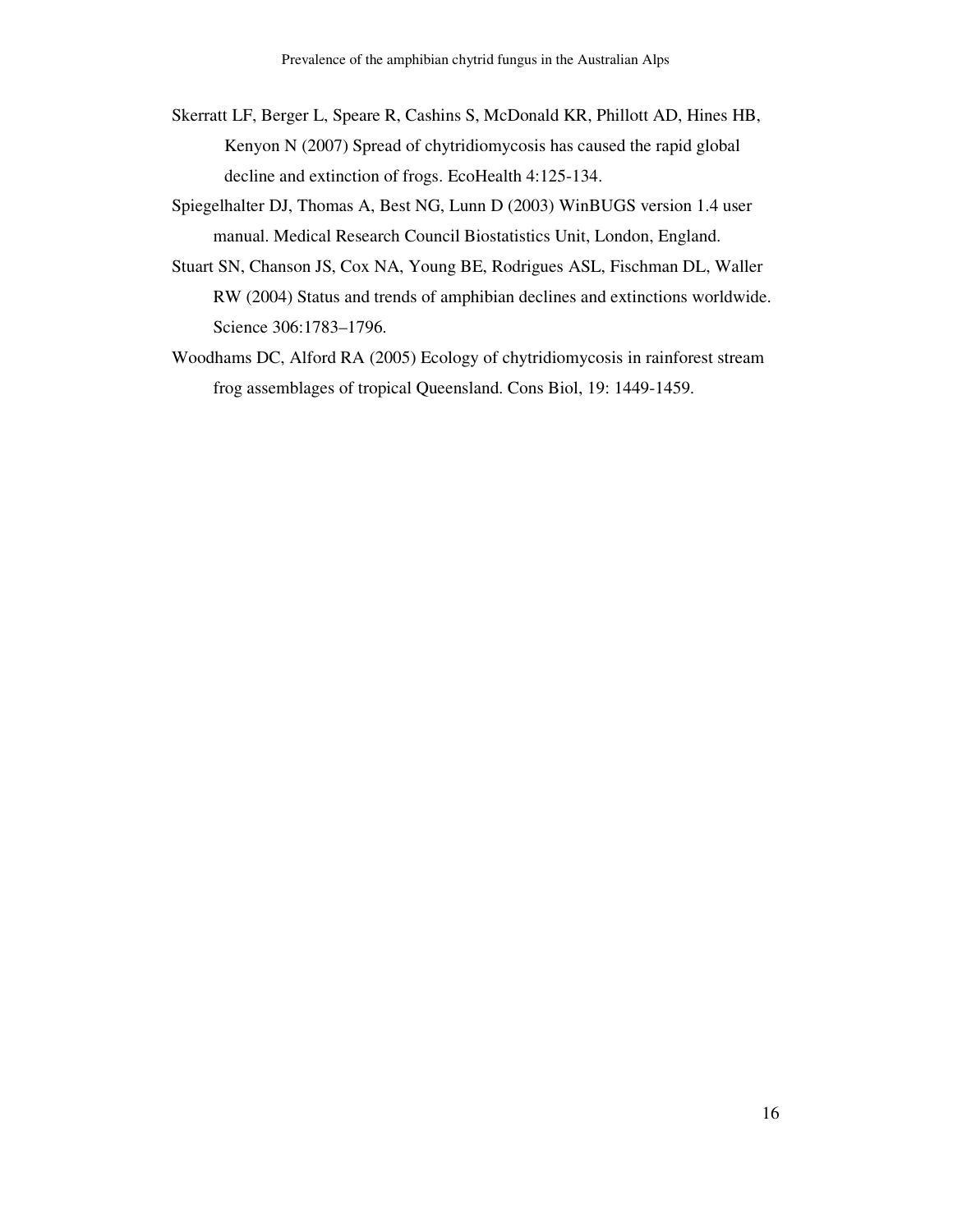Appendix 1. Report from the CSIRO Animal Health Laboratory where the swabs were analysed.

# *DIAGNOSTIC REPORT:*

 Livestock Industries Australian Animal Health Laboratory Project: Bioimaging and Ecohealth 5 Portarlington Road Geelong Vic 3220 Private Bag 24 Australia (61) 0352275419, fax (61) 0352275555 CSIRO



DATE: Monday 18<sup>th</sup> December, 2006

**SPECIMEN:** Swabs **SAN:** SAN 06-04065 AND SAN 07-02376 **ASSAY:** Real time Taqman PCR for the amphibian chytrid *Batrachochytrium dendrobatidis*  **Reference:** FIR06/53-1 **METHODS** 

 Samples were analysed by Taqman real-time PCR assay (*Diseases of Aquatic Organisms (2004) 60:141-148*). All samples were analysed in triplicate. An internal control was included in the assay to test for inhibitors in the samples

#### **RESULTS**

| AAHL#                   | <b>Species</b> | <b>Site</b>            | Date     | No. Zoospore             | Result                           |
|-------------------------|----------------|------------------------|----------|--------------------------|----------------------------------|
|                         | L.v.alpina     | Kiandra                | 18.10.06 | $1**$                    | 2                                |
| $\overline{\mathbf{c}}$ | L.v.alpina     | Kiandra                | 18.10.06 | 3015                     | $+$                              |
| 3                       | L.v.alpina     | Kiandra                | 18.10.06 |                          | $\overline{\phantom{a}}$         |
| 4                       | L.v.alpina     | Kiandra                | 18.10.06 | 5                        | $+$                              |
| 5                       | L.v.alpina     | Kiandra                | 18.10.06 | $\blacksquare$           | $\blacksquare$                   |
| 6                       | L.v.alpina     | Kiandra                | 18.10.06 | 42.4                     | $\begin{array}{c} + \end{array}$ |
| 7                       | L.v.alpina     | Kiandra                | 18.10.06 | $0.8**$                  | $\overline{?}$                   |
| $\overline{8}$          | L.v.alpina     | Kiandra                | 18.10.06 | 37.8                     | $+$                              |
| 9                       | L.v.alpina     | Kiandra                | 18.10.06 | 9303                     | $+$                              |
| 10                      | L.v.alpina     | Kiandra                | 18.10.06 | 12                       | $+$                              |
| 11                      | L.v.alpina     | Kiandra                | 18.10.06 | 13777                    | $+$                              |
| 12                      | L.v.alpina     | Kiandra                | 18.10.06 | 119                      | $+$                              |
| 13                      | L.v.alpina     | Kiandra                | 18.10.06 | 147                      | $+$                              |
| 14                      | .v.alpina      | Kiandra                | 18.10.06 | 37.2                     | $+$                              |
| 15                      | L.v.alpina     | Kiandra                | 18.10.06 | 249                      | $+$                              |
| 16                      | L.v.alpina     | Kiandra                | 18.10.06 | 232                      | $+$                              |
| 17                      | L.v.alpina     | Kiandra                | 18.10.06 | 769                      | $\ddot{}$                        |
| $\overline{18}$         | L.v.alpina     | Kiandra                | 18.10.06 | $3.6*$                   | 2                                |
| 19                      | L.v.alpina     | Kiandra                | 18.10.06 | 2465                     | $+$                              |
| 20                      | L.v.alpina     | <b>Blue Water Hole</b> | 6.10.06  | 1.3                      | $+$                              |
| 21                      | L.v.alpina     | <b>Blue Water Hole</b> | 6.10.06  | 6.2                      | $+$                              |
| 22                      | L.v.alpina     | <b>Blue Water Hole</b> | 6.10.06  | 2696                     | $+$                              |
| $\overline{23}$         | L.v.alpina     | <b>Blue Water Hole</b> | 6.10.06  | 89                       | $+$                              |
| 24                      | L.v.alpina     | <b>Blue Water Hole</b> | 6.10.06  | 564                      | $+$                              |
| 25                      | L.v.alpina     | <b>Blue Water Hole</b> | 6.10.06  | 327                      | $+$                              |
| 26                      | L.v.alpina     | <b>Blue Water Hole</b> | 6.10.06  | 23.5                     | $+$                              |
| $\overline{27}$         | L.v.alpina     | <b>Blue Water Hole</b> | 6.10.06  | 1239                     | $\ddot{}$                        |
| $\overline{28}$         | L.v.alpina     | <b>Blue Water Hole</b> | 6.10.06  | 402                      | $+$                              |
| 29                      | L.v.alpina     | Ogilvies               | 18.10.06 | (1064)                   | ?                                |
| 30                      | L.v.alpina     | <b>Ogilvies</b>        | 18.10.06 | 4.6                      | $+$                              |
| 31                      | L.v.alpina     | <b>Ogilvies</b>        | 18.10.06 | 8                        | $+$                              |
| 32                      | L.v.alpina     | Ogilvies               | 18.10.06 | 1098                     | $\ddot{}$                        |
| 33                      | L.v.alpina     | Ogilvies               | 18.10.06 | (667)                    | ?                                |
| 34                      | L.v.alpina     | <b>Ogilvies</b>        | 18.10.06 | $\overline{\phantom{a}}$ | #                                |
| $\overline{35}$         | L.v.alpina     | Ogilvies               | 18.10.06 | $(465*)$                 | ?                                |
| 36                      | .v.alpina      | Oailvies               | 18.10.06 | 61.4                     | $+$                              |
| 37                      | L.v.alpina     | Mt Hotham              | 22.11.06 | 369                      | $+$                              |
| $\overline{38}$         | L.v.alpina     | Mt Hotham              | 22.11.06 | 18.4                     | $+$                              |
| 39                      | L.v.alpina     | Mt Hotham              | 22.11.06 | $0.6*$                   | ?                                |
| 40                      | L.v.alpina     | Mt Hotham              | 22.11.06 | 26009                    | $+$                              |
| 41                      | L.v.alpina     | Mt Hotham              | 22.11.06 | 4382                     | $+$                              |
| 42                      | L.v.alpina     | Mt Hotham              | 22.11.06 | 16623                    | $+$                              |
|                         |                |                        |          |                          |                                  |
| 43                      | L.v.alpina     | Mt Hotham              | 22.11.06 | 50136                    | $+$                              |
| 44                      | L.v.alpina     | Mt Hotham              | 22.11.06 | (5475)                   | $+$                              |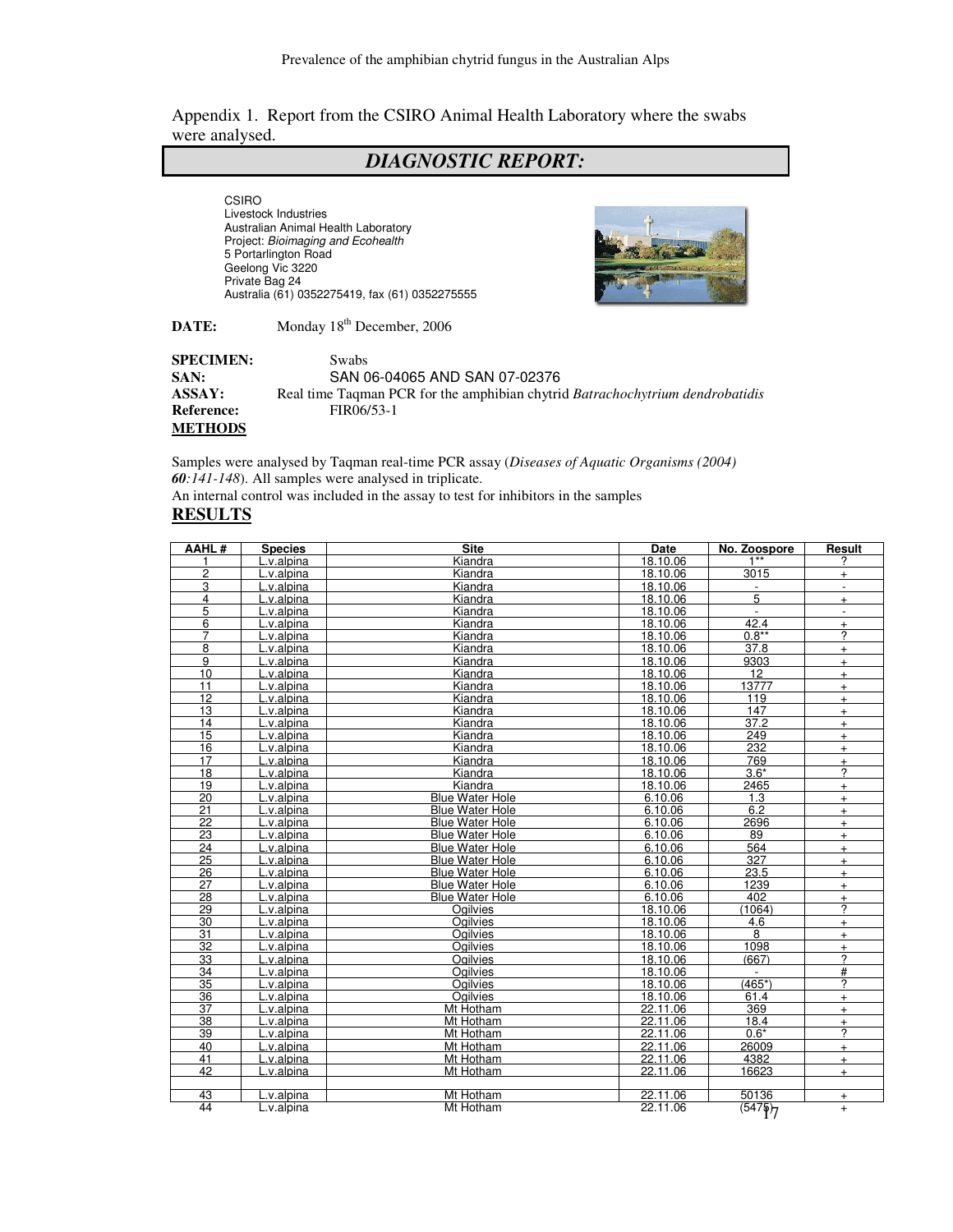| 45              | L.v.alpina                 | Mt Hotham                    | 22.11.06             | 70194                    | $+$                                        |
|-----------------|----------------------------|------------------------------|----------------------|--------------------------|--------------------------------------------|
| 46              | L.v.alpina                 | Mt Hotham                    | 22.11.06             | 274                      | $+$                                        |
| 47              | L.v.alpina                 | Mt Hotham                    | 22.11.06             | 7250                     | $\ddot{}$                                  |
| 48              | L.v.alpina                 | Mt Hotham                    | 22.11.06             | 23.8                     | $+$                                        |
| 49              | L.v.alpina                 | Mt Hotham                    | 22.11.06             | 687                      | $+$                                        |
| 50              | L.v.alpina                 | Mt Hotham                    | 22.11.06             | 29588                    | $+$                                        |
| 51              | L.v.alpina                 | Mt Hotham<br>Mt Hotham       | 22.11.06             | $\Box$                   | $\blacksquare$                             |
| 52              | L.v.alpina                 | Mt Hotham                    | 22.11.06<br>22.11.06 | $\overline{a}$           | $\overline{\phantom{a}}$<br>$\blacksquare$ |
| 53<br>54        | L.v.alpina                 | Mt Hotham                    | 22.11.06             | 17368                    |                                            |
| 55              | L.v.alpina<br>L.v.alpina   | Mt Hotham                    | 22.11.06             | 104797                   | $+$<br>$+$                                 |
| 56              | L.v.alpina                 | Mt Hotham                    | 22.11.06             | 311                      | $\ddot{}$                                  |
| 57              | L.v.alpina                 | <b>Grey Mare</b>             | 11.11.06             | $\blacksquare$           | $\blacksquare$                             |
| 58              | L.v.alpina                 | <b>Grey Mare</b>             | 11.11.06             | $\Box$                   | $\overline{\phantom{a}}$                   |
| 59              | L.v.alpina                 | <b>Grey Mare</b>             | 11.11.06             | $\overline{a}$           | $\overline{\phantom{a}}$                   |
| 60              | L.v.alpina                 | Grey Mare                    | 11.11.06             | $\overline{\phantom{a}}$ | $\overline{\phantom{a}}$                   |
| 61              | L.v.alpina                 | Grey Mare                    | 11.11.06             | $\blacksquare$           | $\blacksquare$                             |
| 62              | L.v.alpina                 | <b>Grev Mare</b>             | 19.10.06             | $\overline{\phantom{a}}$ | $\blacksquare$                             |
| 63              | C.signifera                | <b>Grey Mare</b>             | 11.11.06             | $\overline{\phantom{a}}$ | $\blacksquare$                             |
| 64              | C.signifera                | Grey Mare                    | 11.11.06             | $\Box$                   | $\overline{\phantom{a}}$                   |
| 65              | C.signifera                | <b>Grey Mare</b>             | 11.11.06             | $\overline{\phantom{a}}$ | $\blacksquare$                             |
| 66              | C.signifera                | Grey Mare                    | 19.10.06             | $\overline{\phantom{a}}$ | $\overline{\phantom{a}}$                   |
| 67              | C.signifera                | Grey Mare                    | 19.10.06             | $\overline{\phantom{a}}$ | $\overline{\phantom{a}}$                   |
| 68              | C.signifera                | <b>Grey Mare</b>             | 19.10.06             | $\frac{1}{2}$            | $\overline{\phantom{a}}$                   |
| 69              | C.signifera                | <b>Grey Mare</b>             | 19.10.06             | $\blacksquare$           | $\blacksquare$                             |
| 70              | C.signifera                | Grey Mare                    | 19.10.06             | $\overline{\phantom{a}}$ | $\overline{\phantom{a}}$                   |
| 71              | C.signifera                | <b>Grey Mare</b>             | 19.10.06             | $\frac{1}{2}$            | $\overline{\phantom{a}}$                   |
| 72              | C.signifera                | Grey Mare                    | 19.10.06             | $\overline{\phantom{a}}$ | $\overline{\phantom{a}}$                   |
| 73              | C.signifera                | Grey Mare                    | 19.10.06             | $\overline{\phantom{a}}$ | $\blacksquare$                             |
| 74              | C.signifera                | <b>Grey Mare</b>             | 19.10.06             | $\overline{\phantom{a}}$ | $\overline{\phantom{a}}$                   |
| 75              | C.signifera                | Grey Mare                    | 19.10.06             | $\overline{\phantom{a}}$ | $\overline{\phantom{a}}$                   |
| 76              | C.signifera                | <b>Grey Mare</b>             | 19.10.06             | $\overline{\phantom{a}}$ | $\overline{\phantom{a}}$                   |
| 77              | C.signifera                | Ogilvies                     | 18.10.06             | (187)                    | $+$                                        |
| 78<br>79        | C.signifera                | Ogilvies                     | 18.10.06<br>18.10.06 | $(256*)$<br>698          | $\overline{\phantom{a}}$                   |
| 80              | C.signifera<br>C.signifera | Ogilvies<br>Ogilvies         | 18.10.06             | 35.5                     | $+$<br>$\ddot{}$                           |
| 81              | C.signifera                | Ogilvies                     | 18.10.06             | $0.6*$                   | ?                                          |
| 82              | C.signifera                | Ogilvies                     | 18.10.06             | 735                      | $+$                                        |
| 83              | C.signifera                | Smiggin Holes                | 19.10.06             | 190                      | $\ddot{}$                                  |
| 84              | C.signifera                | <b>Smiggin Holes</b>         | 19.10.06             | 9601                     | $+$                                        |
| 85              | C.signifera                | Smiggin Holes                | 19.10.06             | 1892                     | $+$                                        |
| 86              | C.signifera                | Smiggin Holes                | 19.10.06             | 1253                     | $+$                                        |
| 87              | C.signifera                | Smiggin Holes                | 19.10.06             | 1057                     | $+$                                        |
| 88              | C.signifera                | Smiggin Holes                | 19.10.06             | 823                      | $+$                                        |
| 89              | C.signifera                | Smiggin Holes                | 19.10.06             | 2.4                      | $+$                                        |
| 90              | C.signifera                | <b>Smiggin Holes</b>         | 19.10.06             | 2480                     | $+$                                        |
| 91              | C.signifera                | Smiggin Holes                | 19.10.06             | 306                      | $\ddot{}$                                  |
| 92              | C.signifera                | <b>Smiggin Holes</b>         | 19.10.06             | 2329                     | $\ddot{}$                                  |
| 93              | C.signifera                | Smiggin Holes                | 19.10.06             | 2.4                      | $+$                                        |
| 94              | C.signifera                | Smiggin Holes                | 19.10.06             | 6.1                      | $\ddot{}$                                  |
| 95              | C.signifera                | Smiggin Holes                | 19.10.06             | $\overline{\phantom{a}}$ | $\blacksquare$                             |
| 96              | C.signifera                | Smiggin Holes                | 19.10.06             | 887                      | $+$                                        |
| 97              | C.signifera                | Smiggin Holes                | 19.10.06             | 3868                     | $\ddot{}$                                  |
| 98              | C.signifera                | Smiggin Holes                | 19.10.06             | 945                      | $\ddot{}$                                  |
| 99              | C.signifera                | <b>Smiggin Holes</b>         | 19.10.06             | 460                      | $+$                                        |
| 100             | C.signifera                | Smiggin Holes                | 19.10.06             | 28.3                     | $+$                                        |
| 101<br>102      | C.signifera<br>C.signifera | Smiggin Holes                | 19.10.06             | 288                      | $+$                                        |
| 103             | C.signifera                | Smiggin Holes<br>Bogong H.P. | 19.10.06<br>21.11.06 | 50<br>35095              | $+$                                        |
| 104             | C.signifera                | Bogong H.P.                  | 21.11.06             | 117                      | $+$<br>$\ddot{}$                           |
| 105             | C.signifera                | Bogong H.P.                  | 21.11.06             | 1077                     | $+$                                        |
| 106             | C.signifera                | Bogong H.P.                  | 21.11.06             | 9729                     | $\pm$                                      |
| 107             | C.signifera                | Bogong H.P.                  | 21.11.06             | 8542                     | $\ddot{}$                                  |
| 108             | C.signifera                | Bogong H.P.                  | 21.11.06             | $\overline{\phantom{a}}$ | $\overline{\phantom{a}}$                   |
| $\frac{1}{109}$ | C.signifera                | Kiandra                      | 18.10.06             | $\blacksquare$           | $\overline{\phantom{a}}$                   |
| 110             | C.signifera                | Kiandra                      | 18.10.06             | 3051                     | $\ddot{}$                                  |
| 111             | C.signifera                | Kiandra                      | 18.10.06             | 14.5                     | $+$                                        |
| 112             | C.signifera                | Kiandra                      | 18.10.06             | 456                      | $+$                                        |
| 113             | C.signifera                | Kiandra                      | 18.10.06             | 575                      | $\ddot{}$                                  |
| 114             | C.signifera                | Kiandra                      | 18.10.06             | 104                      | $+$                                        |
| 115             | C.signifera                | Kiandra                      | 18.10.06             | 283                      | $\pm$                                      |
| 116             | C.signifera                | Kiandra                      | 18.10.06             | 66.5                     | $+$                                        |
| 117             | C.signifera                | Kiandra                      | 18.10.06             | $\overline{\phantom{a}}$ | $\overline{\phantom{a}}$                   |
| 118             | C.signifera                | Kiandra                      | 18.10.06             |                          | $\overline{\phantom{a}}$                   |
| 119             | C.signifera                | Kiandra                      | 18.10.06             | 1400                     | $+$                                        |
| 120             | C.signifera                | Kiandra                      | 18.10.06             | 1192                     | $+$                                        |
| 121             | C.signifera                | Kiandra                      | 18.10.06             | 1282                     | $+$                                        |
| 122             | C.signifera                | Kiandra                      | 18.10.06             | $\blacksquare$           | $\overline{\phantom{a}}$                   |
|                 |                            |                              |                      |                          |                                            |
| 123             | C.signifera                | Kiandra                      | 18.10.06             | 2228                     | $\ddot{}$                                  |
| 124             | C.signifera                | Kiandra                      | 18.10.06             | 16258                    | $\begin{array}{c} + \end{array}$           |